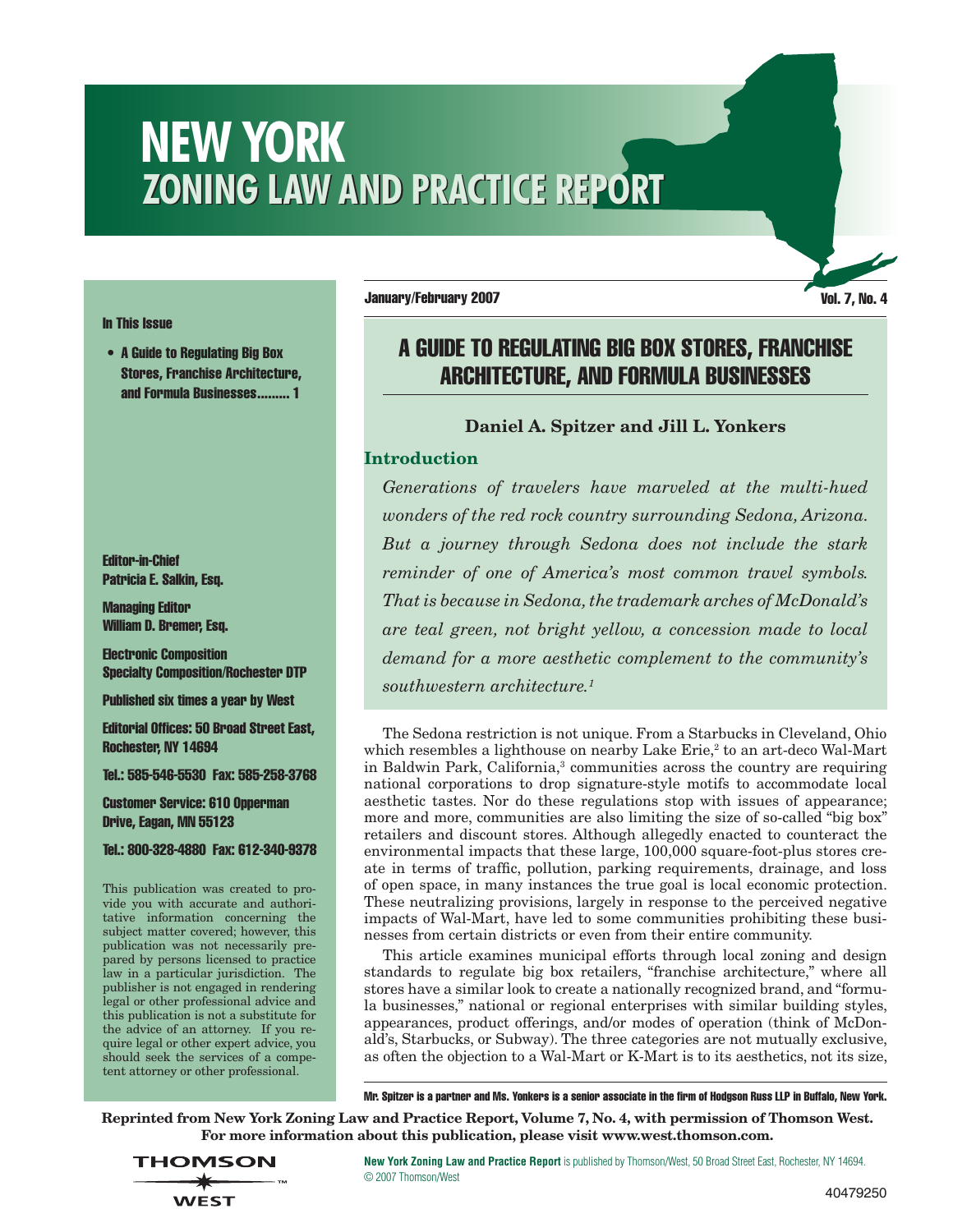while other efforts to control or eliminate big box retailers are specifically aimed at the large "super centers" or "power centers," where discount retailers are combined with supermarkets. Similarly, concern over the proliferation of formula businesses is often at the neighborhoodsized level of McDonald's and concerns both the architecture and impact on the local economy.

We will consider the reasons for these enactments, the tools available to New York municipalities for regulating these businesses, and the types of regulations used across the country. Finally, the legal validity of these laws will be examined, including the counter-attacks that these businesses have launched against the regulating communities. We offer no opinion on whether such regulations should be adopted; that debate would be almost endless given that for every study alleging harm from these businesses, there seems to be another showing the benefits. Our goal is to explain the issues and create the mechanism for educated decision-making and action by the community's hand.

#### **Reasons for Regulation**

Concern over competition from large retailers and their secondary impacts on the local landscape and economy is almost as old as department-type stores and chain stores themselves. As early as 1899, the City of Chicago—in an effort that presages current efforts to regulate super centers—enacted two ordinances against department stores, "the object of each is to prohibit the sale of certain kinds of merchandise in any store or place of business where certain other kinds of merchandise are sold."4 Throughout the 1920s and 1930s, there was a strong anti-chain store movement in reaction to their explosive growth:

Chain stores were in the American consciousness, and for good reason. Led by the Great Atlantic and Pacific Tea Company (known throughout the country then and since as A&P), chain groceries, drug stores, cigar shops, gas stations, and variety stores revolutionized retailing in the first quarter of the twentieth century. During the 1920s, chains increased their share of overall national retail sales from 4% to 20%, and their total share of grocery sales to 40%. By 1930, A&P was the fifth largest industrial corporation in the United States, and was running more stores than any other chain store company had or has since.<sup>5</sup>

While earlier regulatory measures were motivated almost solely by economic protectionism, opposition today focuses on a wider range of values. To be sure, local economic pressures form the core values of significant opposition to Wal-Mart and other national chains. Many of the cases discussed in this article, for example, arise from Wal-Mart's and its competitors' expansions into grocery sales and the opposition from both supermarket chains and their unions.6

Although the constitutionality of land use controls, particularly zoning, has been recognized for over eighty years,7 and its incidental impacts on commerce recognized and accepted, regulations and planning decisions constituting pure local economic protection will still be struck down.<sup>8</sup> Similarly, while ordinances discriminating against an unpopular company with no legitimate rationale for them will not stand, it remains the "fundamental rule that zoning" concerns land use, "not the person who owns or occupies it."9 Accordingly, we start our discussion with the recognition that all regulations must have a valid legislative purpose within the police powers granted to municipalities; our search thus starts with an exploration of the ills each of our targets allegedly present.

#### **1. Big Box Retailers**

Generally, when people hear the term "big box," uniform visions of boxy, large-square-footage, plain-faced buildings with boastful, colorful signs come to mind, but the same consistency does not necessarily follow in the municipal codes. The result is a hodge-podge of rules attempting to define them, to restrict them by size, to trigger a heightened level of review, or to prevent them altogether.

There are a number of factors prompting municipalities to enact provisions regulating these businesses, and not all impacts are considered negative. Big box proponents tout the benefits of competitive or reduced prices, convenience, and variety,<sup>10</sup> with the economic benefits of increased employment and sales tax revenues.11 Supporters also assert that the one-stop shopping super centers offer can actually reduce the number of car trips and therefore, related traffic impacts. In at least one case, a village used a new big box store as the centerpiece of its revitalization efforts.12

On the other hand, to some, they mar the landscape and defile the local viewshed with their large, featureless construction and acres of parking lots, eliminate longstanding "Mom and Pop" stores, are inaccessible to pedestrians, and generate increased traffic and related pollution while placing unacceptable demands on existing infrastructure.13 Significant concerns have also been raised about the inability to reuse the large empty structures (and their parking lots) should the store close, or if an existing big box is abandoned as part of an upgrade to a super center. For the most part, residents advance regulation (if not prohibition) of these businesses to protect local economies, to ensure no negative impacts to home values, and to guard the community against increased traffic, visual, air, and water pollution, and other perceived or actual impacts. Many communities also oppose Wal-Mart, in particular, based on its supposed employment practices, lack of unions, and impact upon and attitude toward the proposed host community.

For authorization to photocopy, please contact the Copyright Clearance Center at 222 Rosewood Drive, Danvers, MA 01923, USA (978) 750-8400; fax (978) 646-8600 or West's Copyright Services at 610 Opperman Drive, Eagan, MN 55123, fax (651) 687-7551. Please outline the specific material involved, the number of copies you wish to distribute and the purpose or format of the use.

**New York Zoning Law and Practice Report** (USPS# pending) is issued bimonthly, six times per year; published and copyrighted by Thomson/West, 610 Opperman Drive, P.O. Box 64526, St. Paul, MN 55164-0526. Application to mail at Periodical rate is pending at St. Paul, MN. POSTMASTER: Send address changes to **New York Zoning Law and Practice Report**, 610 Opperman Drive, P.O. Box 64526, St. Paul, MN 55164-0526.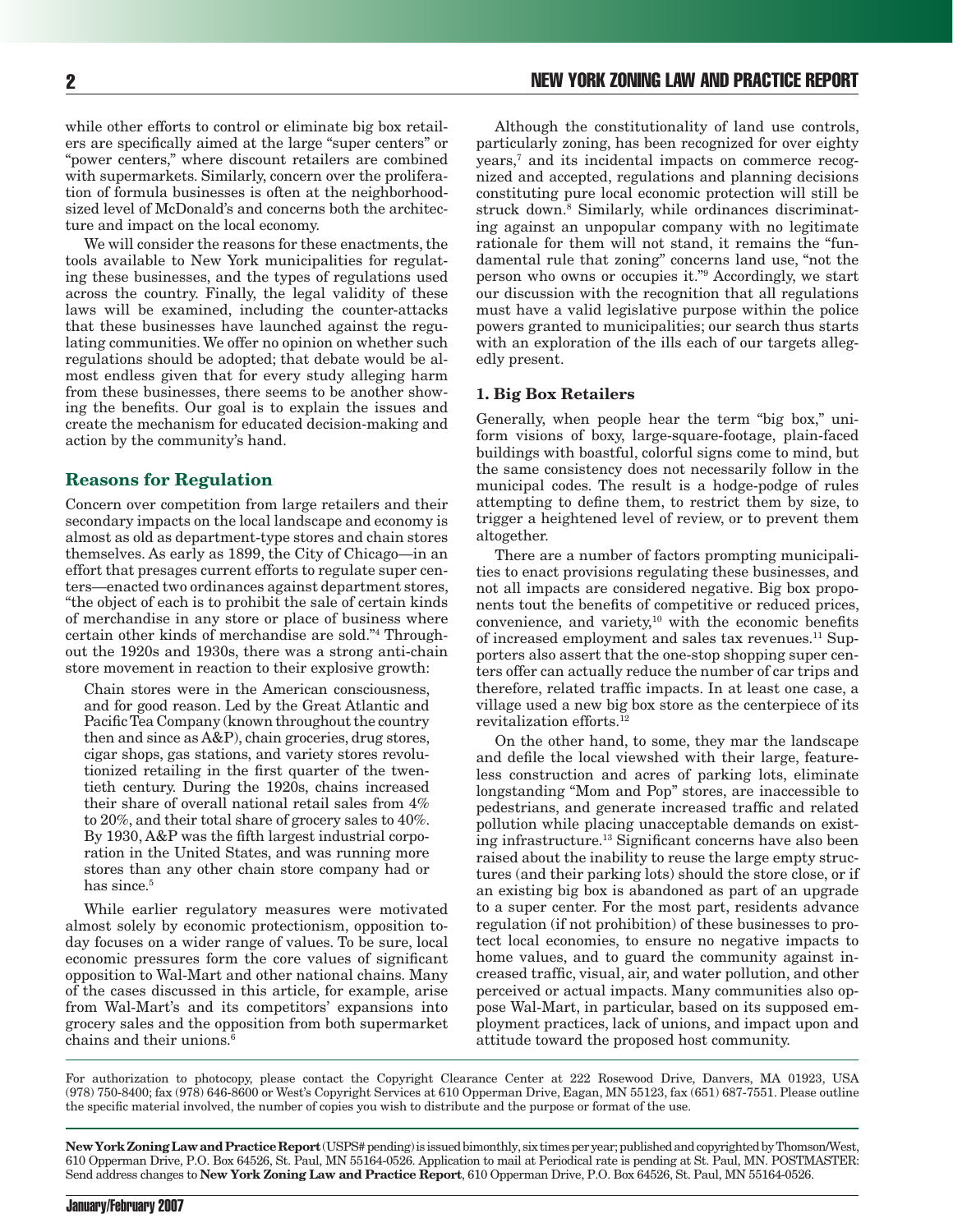#### **2. Franchise Architecture**

Franchise architecture is usually defined broadly as a building design that is trademarked or identified with a particular chain or corporation and is generic in nature. Complaints about franchise architecture range from the aesthetic impact of the featureless big boxes, to the garish colors and designs national and regional chains use to brand their product. As one planner explained the problem,

Architecture has traditionally reflected the unique culture, climate, and topography of different regions, as well as the aesthetic preferences of local inhabitants. Over the last fifty years, these regional differences have been steadily disappearing, as national and global franchises develop standardized architectural prototypes and replicate these buildings everywhere, with little regard for local variations. The impact of franchises on the character of the built environment should not be underestimated, as the market share of corporate chains continues to expand around the world at a rapid pace.

Architectural variety enriches communities and celebrates the distinctions between different people and places. The quality of the built environment influences the ability to attract and retain businesses, residents, and tourists. Increased architectural standardization leads to barren city landscapes and communities devoid of authenticity and charm.14

Other concerns with franchise architecture are:

- Large logos and/or colors used over large expanses of a building.
- Branded buildings are difficult to reuse if vacated by the primary business, promoting vacancies and blight.
- Buildings lack architectural elements and design consistent with the local community's architectural composition, character, vernacular, and historic context.<sup>15</sup>

Unlike big boxes, where the potential impacts touch upon many sources of municipal power, control over franchise architecture, as discussed below, is almost completely dependent on a community's ability to regulate on the basis of aesthetics.

#### **3. Formula Businesses**

If the big box stores raise wide issues of environmental and economic concern, while franchise architecture focuses on aesthetic impacts, formula businesses raise both sets of issues. Formula businesses include national and regional chains of retail stores, restaurants, and other establishments which employ standardized architecture, product lines, operating procedures, similar services, methods of operation, staff uniforms, architecture, and in some cases, even floor plans, so that each place of business is virtually identical to the company's other operations in other areas. Proponents of formula regulation are those who believe the proliferation of chains

as diverse as Starbucks, McDonald's, or Barnes & Noble have harmed the local environment and/or economy.

No matter which side of the issue your community falls, the general trend in New York towns, villages, and cities is to have at least some type of minimal regulations and approval process applicable to these types of businesses. We examine below the ways that a municipality may choose to govern these entities.

#### **The Tools of Regulation**

#### **A. Statutory Authority for Regulations**

It is now well accepted that that the State and its localities have "a legitimate interest in local neighborhood preservation, continuity, and stability."16 Varying statutes provide authority for regulating these businesses, particularly the zoning enabling statutes;<sup>17</sup> in addition, the State Environmental Quality Review Act ("SEQRA") provides a mechanism for full review of specific proposals. Used together, the various statutes provide a full range of authority for local action.

Two different regulatory approaches have been utilized to deal with big boxes, franchise architecture, and formula businesses. The first calls for banning the offending structures and uses altogether from the community or parts of the community—i.e., specific districts. The second employs the use of special use permits and site plans to regulate their appearance and location, and to minimize impacts through the imposition of conditions.

While the favored approach to regulate these businesses is to use a municipality's zoning code or ordinance to define and limit them, it is recommended that the powers of the Municipal Home Rule Law be used rather than mere reliance on the zoning enabling statutes. The Municipal Home Rule Law stretches the community's powers to their maximum, even allowing supersession of state law in some land use contexts.18 The Municipal Home Rule Law contains a very important direct grant of power, by authorizing local laws for the "protection and enhancement of its physical and visual environment;"<sup>19</sup> it provides a specific source for aesthetic-based regulations.

Similar authority is provided by General Municipal Law § 96-a's grant of power to "to provide by regulations, special conditions and restrictions for the protection, enhancement, perpetuation and use of places, districts, sites, buildings, structures, works of art, and other objects having a special character or special historical or aesthetic interest or value . . . [including] appropriate and reasonable control of the use or appearance of neighboring private property within public view, or both."20

In regard to banning facilities completely or certain uses from certain districts, the law has been settled since *Euclid* that communities have the right to segregate uses for the public benefit.<sup>21</sup> That power has been read to permit, when supported by the record, complete exclusion of certain uses from the community; in fact the New York Court of Appeals has rejected claims that New York law prohibits exclusionary zoning in the commercial context.<sup>22</sup>

There are some communities that take the step of attempting to define these businesses, or to specifically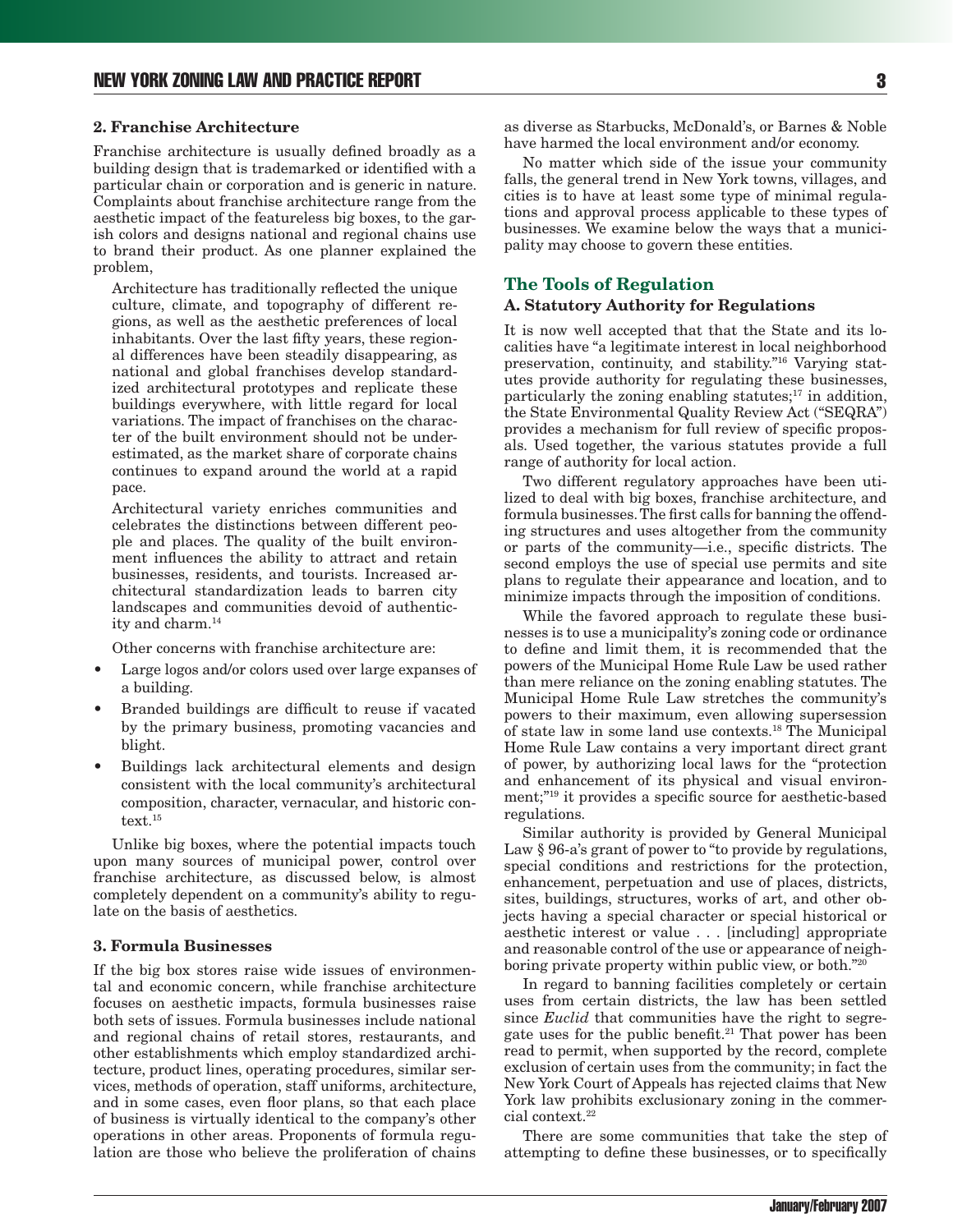regulate them. Others have a typical zoning code that allows commercial or retail uses within certain districts as-of-right, with little to no way to review or modify the proposal. The question for communities to consider is whether to specifically define them—which often leaves little or no room for flexibility for the next evolution of businesses and may even allow the regulation to be construed against them—or to create regulations to target size, perhaps precluding any structure over certain preset dimensions.

Within specific local statutes, defining big box stores can be difficult. A Columbia University study describes them as follows:

The exterior designs of the buildings are standardized so that every location looks the same and is easily recognizable, and acres of parking surround the entire structure. The above features lend to "big box" retail stores an anti-community feel. They cater to the auto-borne shopper and are usually located just off of highway exits or along major traffic corridors. They do not support pedestrian amenities nor do they attempt to make any connections with the neighboring community—they are large, isolated boxes in seas of parking lots.23

Most regulation has focused on store size, such as requiring special use permits for stores over 100,000 square feet, but with mixed results because of the different type of large retail operators. As noted in a California study:

There is no single definition of big box retail, but most definitions tend to focus on the square footage of retail outlets rather than the items sold inside the stores. For example, the state of California defines big box retail as a "store of greater than 75,000 square feet of gross buildable area that will generate sales or use tax." The Maryland Department of Planning defines big box retail facilities as "large, industrial-style buildings or stores with footprints that generally range from 20,000 square feet to 200,000 square feet." In October 2003, the City of Los Angeles commissioned a study to identify potential impacts of big box retailers in the city's neighborhoods ("the Rodino report"). The Rodino report defined big box stores as "[a]ny large store format that is larger than a specified threshold of square footage in size. Generally this threshold ranges from as low as 60,000 sq. ft. to 130,000 sq. ft."

The wide variance of size used to define big box stores is a reflection of the weakness of a size-based indicator itself. A Hawaii Legislative Reference Bureau study noted, "[b]ecause of product category, 'big' is relative. For example a book retailer occupying 25,000 square feet would qualify as a 'big box.' On the other hand, a 'big box' warehouse outlet like Costco may occupy 120,000 square feet or more."24

In addition to these classifications, recent controversies have focused on "super centers," where discount retailers also sell groceries. An example (and home to one of the most contentious disputes) is the zoning ordinance of Turlock, California.25 Turlock prohibits discount superstores that exceed 100,000 square feet of gross floor area and that devote at least five percent of the total sales floor area to the sale of non-taxable merchandise, such as groceries. $26$  It describes further:

These stores usually offer a variety of customer services, centralized cashing, and a wide range of products. They usually maintain long store hours seven (7) days a week. The stores are often the only ones on the site, but they can also be found in mutual cooperation with a related or unrelated garden center or service station. Discount superstores are also sometimes found as separate parcels within a retail complex with their own dedicated parking.<sup>27</sup>

Turlock's code provision was recently upheld when challenged because the ban was a proper exercise of the city's police power to control and organize development to serve the public welfare, since the city made a legitimate policy choice when it decided to organize development using neighborhood shopping centers dispersed throughout the area, and given that the ordinance was reasonably related to protecting that legitimate choice.<sup>28</sup>

San Diego, California apparently followed Turlock's lead, enacting legislation that prohibits stores of more than 90,000 square feet that use ten percent of space for groceries and other merchandise that is not subject to sales tax.<sup>29</sup>

Not all big box regulation is aimed at megastores, however. The town of Guilford, Connecticut enacted regulations with a 25,000 square foot maximum limitation (although one 40,000 square foot facility could be allowed in the applicable zoning district, Service Center West, by special permit), effectively eliminating the prospects of big box stores in the town. Its regulations were upheld.30

After winning an expensive, five year battle with Wal-Mart over a Special Use Permit, the Town of North Elba amended its code to eliminate large stores by limiting single retail stores to 40,000 square feet and restricting shopping centers to 68,000 square feet:

(22) Retail Trade Uses; Group Retail Business Uses.

A. An individual Retail Trade use shall not exceed 40,000 square feet of floor area, whether in one building or more than one building.

B. A Grouped Retail Business Use shall not exceed a total of 68,000 square feet of floor area, in all buildings which constitute the use.

C. For the purpose of the size limits set forth in clauses A and B, floor area shall include floor area or floor space of any sort within a building as well as exterior space used for sale or storage of merchandise.<sup>31</sup>

That town's goal was to scale all buildings in the area to match the historical patterns of development.32

Even more direct was the approach the Town of Amherst took in response to a specific proposal for a new Wal-Mart. Rather than amend its zoning to eliminate big boxes (of which it has many), it simply downzoned the target property to a district which did not permit such large stores.<sup>33</sup>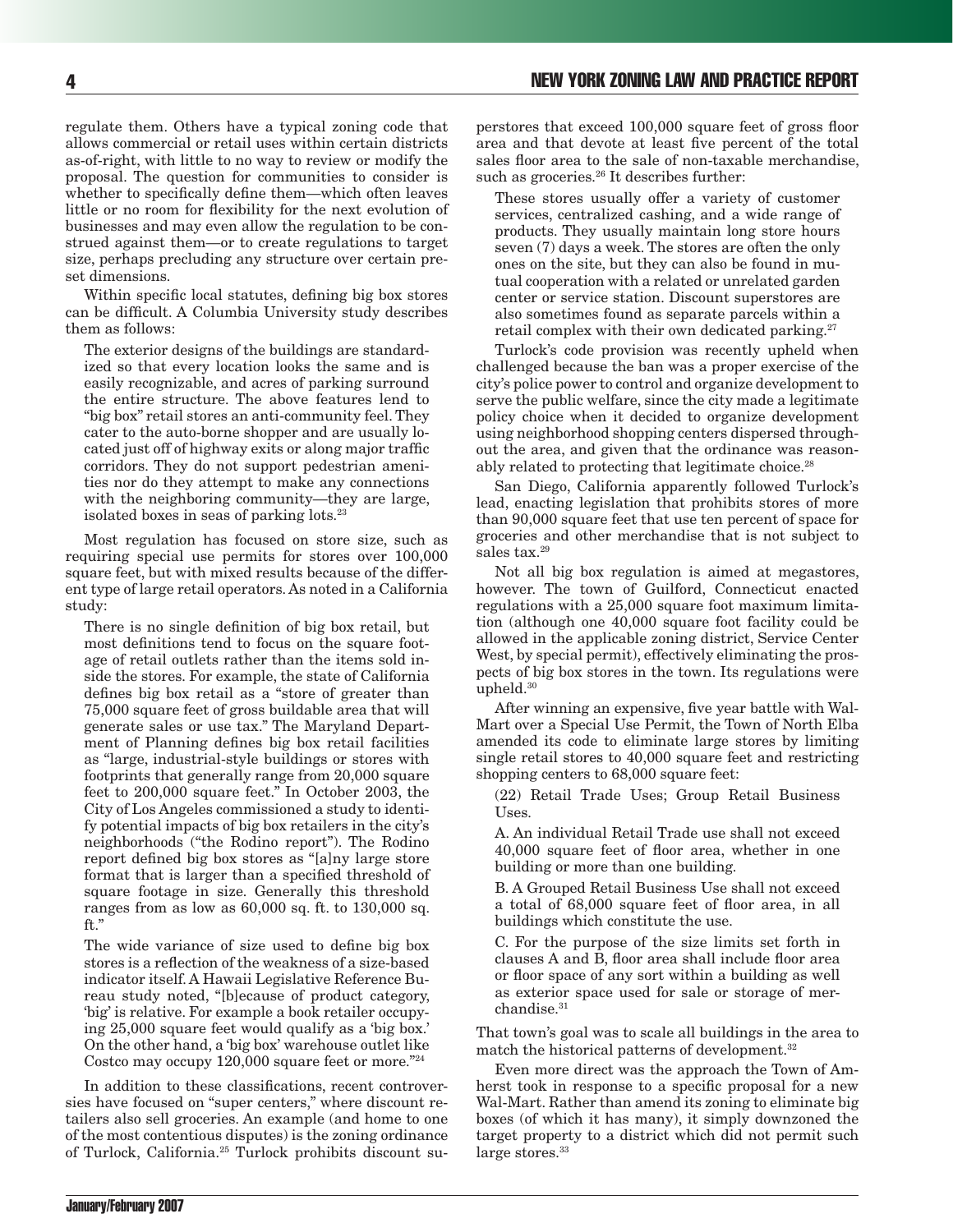As to franchise architecture and formula businesses, each is easier to define within local statutes, but they may well prove more problematic to regulate. For franchise architecture, the power to regulate aesthetics is essential, and has not always been strong. The Supreme Court, in opining that protecting aesthetic values was within the police powers of a community, held in 1954 that it "is within the power of the legislature to determine that the community should be beautiful as well as healthy, spacious as well as clean, well-balanced as well as carefully patrolled."34 While the New York Court of Appeals followed suit, it has also held that aesthetics are not as important as other police powers, cautioning that "always, the exercise of the police power must be reasonable."35

A typical franchise architecture definition can be found in the City of Asheboro, North Carolina's prohibition on such styles in its Central Business District:

(a) "Franchise architecture" - Franchise architecture shall not be allowed. For purposes of this section "franchise architecture" shall be defined as a distinct architectural building style and/or elements commonly employed by a fast food or other retail franchise, that serves to enhance or promote brand identity through visual recognition.

(1) No high intensity colors (such as yellow, red, orange, etc.) metallic colors, or fluorescent colors shall be allowed on any building or architectural element. The use of such colors shall be permitted on business identification signs, provided all other sign requirements of this Ordinance are adhered to.36

Formula business definitions focus on the requirement of standardization of each facility. The following definition of formula retail is used in a Coronado, California statute which survived a legal challenge to its regulation of formula businesses. Formula Retail means "a type of retail sales activity or retail sales establishment (other than a formula fast food restaurant) which is required by contractual or other arrangement to maintain any of the following: standardized ('formula') array of services and/ or merchandise, trademark, logo, service mark, symbol, décor, architecture, layout, uniform, or similar standardized feature."37

Port Townsend, Washington enacted an ordinance targeting formula retail and restaurant establishments "to regulate the[ir] location and operation" particularly to "maintain the city's unique Victorian seaport and surrounding rural character, the diversity and vitality of the community's commercial districts, and the quality of life" of its residents.38 Thus, it defines such businesses as:

a type of retail sales or rental activity and retail sales or rental establishment, including restaurants, hotels and motels, which, along with 14 or more other establishments, maintains two or more of the following features:

- 1. Standardized array of merchandise or standardized menu.
- 2. Standardized façade.
- 3. Standardized décor and color scheme.
- 4. Uniform apparel.
- 5. Standardized signage.
- 6. Trademark or service mark.39

Portland Maine uses different definitions for different districts, and also excludes certain chain operations:

"Formula Business" means:

(1) If it is located in the Formula Business Overlay Zone, a restaurant or retail establishment, other than those exempted under this subsection, that stands alone as a principal use or with another use as an accessory use, and which is required by contractual or other arrangements to maintain any one or more of the following standardized features, which causes it to be substantially identical to 30 or more other businesses located within the United States, regardless of the ownership of those businesses: name; if food is served, menu, ingredients, uniforms; trademark; logo; symbol; architectural design; signage; color scheme; or any other similar standardized features.

(2) If it is located in the Extended PAD Overlay Zone, a restaurant or retail establishment, other than those exempted under this subsection, that stands alone as a principal use or with another use as an accessory use, and which is required by contractual or other arrangements to maintain any one or more of the following standardized features, which causes it to be substantially identical to 10 or more other businesses located within the United States, regardless of the ownership of those businesses: name; if food is served, menu, ingredients, food preparation or presentation format; decor; employee uniforms; trademark; logo; symbol; architectural design; signage; color scheme; or any other similar standardized features.

 "Formula business" does not include: grocery stores; drug stores and pharmacies; convenience stores; hardware stores; gas stations; and businesses primarily providing services rather than goods for sale, including but not limited to banks and credit unions, movie theaters, entertainment and recreation services, mailing services and vehicle and equipment rental.<sup>40</sup>

Similarly, in Port Jefferson, New York, the village enacted provisions banning fast food restaurants from its historic commercial and waterfront zoning districts. It defined "formula fast food establishment" as:

An establishment required by contractual or other arrangement to offer some or all of the following:

- (1) Standardized menus, ingredients, food preparation, décor, external façade and/or uniforms.
- (2) Preprepared food in a ready-to-consume state.
- (3) Sold over the counter in disposable containers and wrappers.
- (4) Selected from a limited menu.
- (5) For immediate consumption on or off the premises.
- $(6)$  Where the customer pays before eating.<sup>41</sup>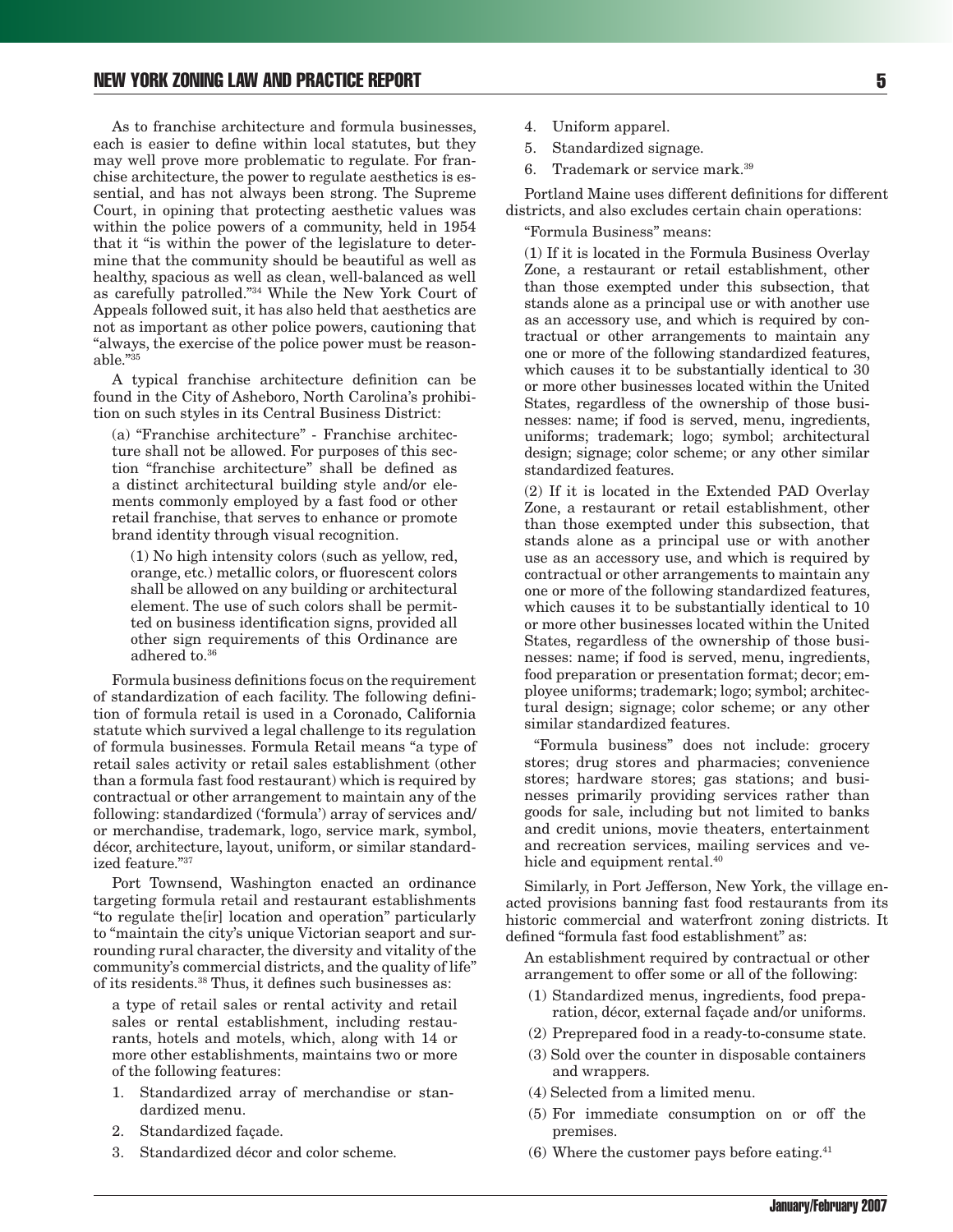And it prohibits such establishments altogether in its C-1 Central Commercial zoning district, its C-2 General Commercial zoning district, and in its Marina Waterfront (MW) district.<sup>42</sup>

Note that even as a total ban, a formula business law would not keep chains out. Rather, they "require that the incoming chain not look or operate like any other branch in the country. This has proved a significant deterrent to chains, which generally refuse to veer from their standardized, cookie-cutter approach."43

#### **B. Use of Comprehensive Plans**

As noted above, New York law permits exclusion or limits on particular uses, as long as the municipality "has rationally exercised its police power and determined that a change in the zoning was required for the well-being of the community."44 As with all legislative enactments, the law will be upheld if it "substantially advance[s] legitimate state interests."45 The comprehensive plan thus presents a mechanism to create a record demonstrating both the legitimate state interest and how a proposed ordinance will meet the community's goal.

Indeed, local zoning must be in harmony with a community's comprehensive plan.46 These plans can develop from a single municipality's effort, or that of multiple communities acting together. Comprehensive plans complement zoning codes, providing guidelines for the community's development and future.<sup>47</sup> The zoning codes then give the applicable regulations, defining allowed uses and mapping out their geographic areas.

When a plan clearly expresses a policy dealing with big box franchises, for example by promoting small-town values, diversity of business, preventing blight resulting from vacant storefronts, limiting commercial impacts in downtown or historic areas, and discouraging corporate businesses from reducing aesthetic appeal of communities through their cookie-cutter designs, the municipal bodies can use the plan's goals in their decision making. Plans often recommend preserving historic or specialty areas such as waterfronts, tourist areas, and parks, and sometimes advise prohibiting these big box uses as inconsistent in such areas entirely, or just in certain districts. Having a comprehensive plan in place is thus another important step in the consideration of formula businesses.

For instance, in Skaneateles, New York, the goal of the town and village in their Joint Comprehensive Plan is to preserve the retail center in the village, preserve the area for tourism, retain the historic character of the village center, and reduce the number of commercial entrance and exit drives on major traffic routes.48 Similarly, Warwick, New York enacted a comprehensive plan that looks to "[s]upport small locally owned businesses and retail centers which are in character with the Town's largely rural environment."49

It is these types of distinct, identifiable districts that are most likely to support limits on franchise architecture or formula businesses. The Plan (or the EIS under SEQRA, see below) should unequivocally document the character of the community to be protected. But it must also demonstrate how the proposed limits will protect that district or the whole community; i.e., that it will advance the stated purpose.

The typical types of problems identified with big boxes should be apparent in a properly prepared plan. For example, if traffic congestion is an issue in the community that would be exacerbated by additional large scale stores, the plan should detail those problems. If a downtown core has a diverse business base that would be negatively affected, or a unique historic or visual aspect, all should be detailed in the plan as a forerunner of protective legislation.

Proper documentation would support various nuanced approaches to regulation. Portland, Maine, for instance, limited formula businesses to 23 in total in its downtown core, while also adopting 2,000 per store square footage limits. It also adopted a "formula business overlay zone" including commercial areas adjacent to downtown, with 4,000 square feet size limits and a requirement that such businesses be at least 400 feet from other formula businesses.50 Another city acted to limit fast food outlets by demonstrating that customers of such businesses were auto based, and thus contributed to increased traffic.<sup>51</sup>

New York courts have upheld reliance upon comprehensive plans as the basis for municipal decisions. For example, the Fourth Department has ruled that a special use permit was properly denied when the use (there, a mini-storage unit facility) was prohibited by the town's comprehensive plan.52 In that case, the master plan allowed commercial uses in the area, and the court agreed that a storage facility should be construed as an allowed commercial use there.53 Nonetheless, the court held that since the master plan restricted commercial uses to newly created business park districts to avoid negative impacts upon existing residential areas, the special use permit was properly denied.54 In general, as long as the plan is well-considered, is adopted for a legitimate governmental purpose, and there is a reasonable relation between the end sought to be achieved and the means used to achieve that end, it will be upheld.<sup>55</sup>

## **C. SEQRA**

SEQRA provides an additional mechanism for creating a record supporting regulatory measures. Through generic environmental reviews for comprehensive plans, local regulatory laws, or project specific investigations, SEQRA analysis will uncover the problems these businesses may cause, and provide valuable support for legislation. SEQRA may be especially useful for rural communities lacking zoning. Even municipalities without zoning have land use powers using the Municipal Home Rule Law, and SEQRA provides the vehicle for supporting regulatory measures.

SEQRA review of particular projects is, in many ways, like the completion of a mini-comprehensive plan. A proper "hard look" analysis focused on all impacts, including impacts on the character of the community, will delve into the issues of blight and local business dislocation often associated with big box retailers. As stated by the Court of Appeals,

It is clear from the express terms of the statute and the regulations that environment is broadly defined and expressly includes as physical condi-

January/February 2007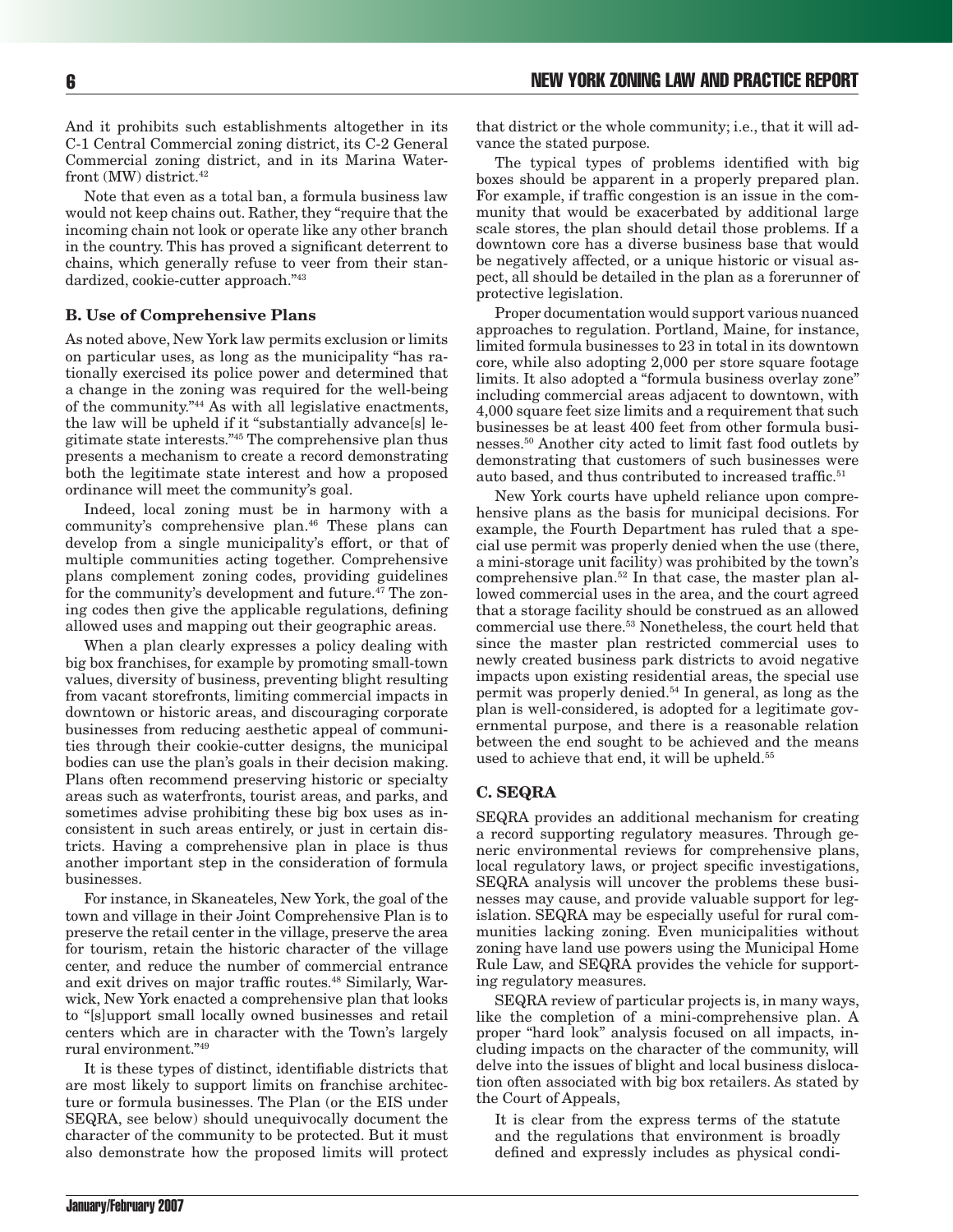tions such considerations as "existing patterns of population concentration, distribution, or growth, and existing community or neighborhood character." Thus, the impact that a project may have on population patterns or existing community character, with or without a separate impact on the physical environment, is a relevant concern in an environmental analysis since the statute includes these concerns as elements of the environment. That these factors might generally be regarded as social or economic is irrelevant in view of this explicit definition. By their express terms, therefore, both SEQRA and CEQR require a lead agency to consider more than impacts upon the physical environment in determining whether to require the preparation of an EIS. In sum, population patterns and neighborhood character are physical conditions of the environment under SEQRA and CEQR regardless of whether there is any impact on the physical environment.56

The particular tool that SEQRA analysis may employ where appropriate is an economic impact analysis. In upholding North Elba's denial of a permit for a Wal-Mart, for example, the Third Department stated "while the decision refers to the economic effect the proposed store would be expected to have upon other local businesses, it does so in the context of assessing the probability and extent of the change it would work upon the over-all character of the community, as a result of an increased vacancy rate among commercial properties in the downtown area--an entirely proper avenue of inquiry, even within SEQRA."57

#### **D. Special Use Permits**

Special use permits are another method that municipalities can employ to regulate property development generally, and formula businesses, specifically. They permit a location to be developed in a way expressly allowed by a zoning code, but with specified conditions not generally applicable to the as-of-right uses.58 The conditions are meant to ensure that the proposed use is compatible with the neighborhood or area, assuming the zoning requirements are met.59

Municipalities should be warned that regulating big box franchises through a special use permit may not, by itself, be the best tool, however. That is because special uses are allowed uses—their inclusion in a zoning code is equivalent to a legislative determination that they are proper for the zone.<sup>60</sup> Thus, generally speaking, a town cannot deny the application on the ground that it is not in harmony with the purpose and intent of its zoning. $61$ The inclusion in the zoning code of a special use belies such a claim. A reviewing board is thus required to grant the permit "unless there are reasonable grounds for denying it."62 Where a record demonstrates that a particular use would have a significant negative impact, denials of a special use permit have been routinely upheld.<sup>63</sup>

Keep in mind that it is possible to approve big box establishments subject to conditions.64 The key for imposing a reasonable condition or restriction is to make it 1) directly related to and incidental to the proposed use of the property and 2) aim to minimize the adverse impacts of that use.65 Generally, a municipality may not impose conditions that are unrelated to the land or that regulate the details of a business's operation.<sup>66</sup> Planning boards should be especially mindful of their ability to condition uses, as they, unlike the primary municipal board (town board, village board, or city council) are circumscribed by statute to those factors expressly listed in the governing law.67

Conditions might include larger setbacks to increase the distance between the facility and neighboring residences, landscaping or other screening to block views of the building and parking, and preventing lighting from spilling onto neighboring properties by utilizing targeted light pole and lighting designs. Another condition municipalities have been increasingly likely to impose is a bond to deal with the demolition costs and/or vacancies after an establishment leaves. The concern here is the lack of recourse after-the-fact, when the municipality could be left with vacant boxes remaining empty, causing blight, and negatively affecting its community.

For example, due to its "small town atmosphere, its exceptional unique architectural characteristics and rural western community heritage," which, according to that city, big box developments do not meet, Oakdale, California requires developers to have an "abandoned building surety bond."68 The bond must be kept in place for the life of the project in an amount sufficient to cover the cost of complete building demolition and maintenance of the vacant building site if the primary building is ever vacated or abandoned for more than twelve months.<sup>69</sup> Although not explicitly listed, when municipalities require bonds, it generally means the buildings and other structures, but it could also include the associated infrastructure, such as parking lots, private roadways, and utilities.

In contrast to bonds, some municipalities have attempted to prevent large abandoned boxes by insisting that vacant stores go on the market as soon as practicable following the vacancy, as in Peachtree City, Georgia,70 or by mandating that the locations be designed for re-use, such as the ordinance in Bozeman, Montana.71

One of the driving forces behind the Peachtree City provision appears to be the practice of retailers continuing to pay rent on space, despite that their operations have moved elsewhere; they apparently do so to prevent competitors from assuming a prime business location. Peachtree City's ordinance is designed to forestall that practice, allowing landlords to market retail properties as soon as they become vacant.

Of course, this tool has no real effect if the property is owned, rather than leased.72 In addition, market forces outside the municipality's control will determine whether or not there is a demand for such space.73 These same considerations of property ownership and market demand play a part in determining whether or not reusing space upon vacancy is a feasible control mechanism.<sup>74</sup>

Such bonding and similar requirements could wellsuit municipalities with existing special use permit regulations. For instance, in Asheville, North Carolina, the stage is already set for controlling formula businesses, as large retail structures meeting certain gross floor area proportions (more than 75,000 or 100,000 square feet) are considered conditional uses in certain zoning districts. They are required to meet supplemental devel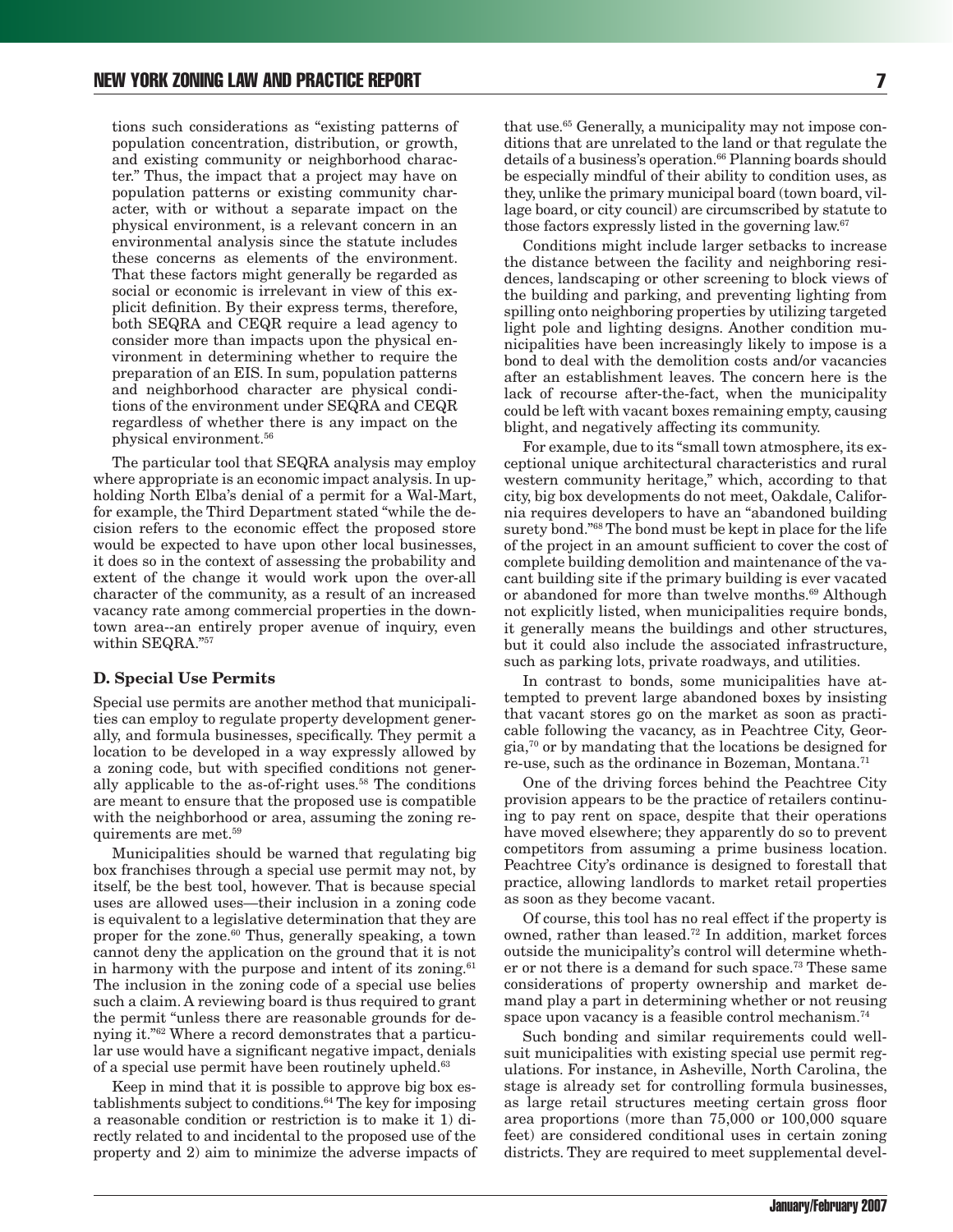opment standards that "[e]mploy high quality building design," "[b]lend building design and layout with other site features," "[a]void bland and monotonous building design," and "[e]nsure that buildings contribute to the community character of the city."75 The City also has a design criteria points system, where it requires applicants to meet a certain number of design points to be entitled to a conditional use permit. Points are awarded for incorporating different design elements in accordance with a tally sheet.

Likewise, at least one New York municipality, Warwick, enacted code provisions limiting individual retail uses to 60,000 square feet of gross floor area and any group of retail businesses to 80,000 square feet of gross floor area, in all buildings on the lot, in its site plan and special use permit review procedures.76 These regulations form a good basis to then impose bonding conditions.

In sum, special use permit review allows a town, city, or village a heightened level of review of an allowed use. Requiring a special use permit application can permit the municipality to impose restrictions or safeguards on proposals that may, especially when combined with SE-QRA mitigation, further community values or mitigate detrimental impacts. Such proper regulations include lighting, air quality, safety, population density, traffic, property values, aesthetics, and environmental factors. One other note to keep in mind, however—once issued, the special use permit runs with the land.<sup>77</sup>

#### **E. Site Plan Review**

Almost every development proposal in New York, even those that already meet zoning requirements, require submission of a site plan to the reviewing municipality. Reviewing an applicant's site plan allows a community to look at the scale, dimensions, location, and other features of a project that may have an unanticipated impact upon the community's planning goals. Municipalities have broad discretion to review projects in this manner.<sup>78</sup>

Thus, using site plan applications is another way to control big box businesses. Generally, municipalities exercise the right to have their planning boards review and analyze site plans.79 The planning boards then review the arrangement, layout, and design of the proposed use, including factors such as parking, access (vehicle and pedestrian), screening, signs, landscaping, lighting, drainage, architectural features, location and dimension of buildings, adjacent uses, and physical features meant to protect the adjacent land uses.80 Also note that municipalities can approve site plans, similar to special use permits, subject to reasonable conditions or restrictions that are directly related to and incidental to the site plan.<sup>81</sup>

Site plan review is an important step because under SEQRA, a planning board is required to review every element of potential environmental impact that could result from the proposed site plan approval.<sup>82</sup> SEQRA mandates that communities investigate the environmental impacts of a proposed action before allowing that action; it instructs municipalities to evaluate potential environmental impacts at the earliest stage possible.<sup>83</sup> In essence, this results in a second level of review. A formula business could, therefore, meet the express elements of the municipal code, but still be denied a site

plan approval because of other environmental impacts or large secondary impacts.

There are several cases in New York that look at municipal site plan decisions with respect to big box stores. For example, in *Matter of Home Depot, USA, Inc. v. Town of Mount Pleasant*, 84 the Second Department upheld the town's denial of a site plan for a new retail Home Depot store. The town reasoned that the proposed development was out of character with the surrounding area, which included a significantly smaller retail store with terraced parking areas.<sup>85</sup> Moreover, the town relied upon the developer's admission that the building design was shoehorned to fit into the site, that it ignored the campus-style development that characterized much of the zoning district, that it involved the irretrievable loss of forested hillside, that it would leave areas of exposed bedrock, and that it involved construction of massive lengths of retaining walls up to 20 feet high on one side. $86$ All of these factors led the appellate court to uphold the town's site plan denial, primarily based on the noticeable change in the visual character of the area and the irreversible nature of the changes.<sup>87</sup> These same criteria can be used by municipalities that are reviewing site plans from other big box franchises, formula businesses, and franchises.

At least one court in New York has upheld the denial of a site plan (and conditional use permit) to a big box store due in part to its negative aesthetic impact upon the gateway of a resort community noted for its rustic nature and striking scenery.<sup>88</sup> Of particular importance to the court in that case was the fact that screening efforts to block the store's and parking lot's view from the road would nonetheless cause a noticeable change in the visual character of this resort and tourist community.89 Thus, potential visual impact is another factor that municipalities should assess, particularly if stores are to be located in special, unique, or critical visual areas.<sup>90</sup>

Remember that courts reviewing site plan decisions will look to see if the decision was arbitrary and capricious or not supported with substantial evidence, but they largely defer to municipal decision-making when there is a proper record for a decision.<sup>91</sup>

#### **F. Other Design Review**

Some communities see landmark districts, historic districts, architectural review boards, or conservation overlay zoning geared toward protecting important historical characteristics, natural features, or architectural designs and streetscapes as a viable means to regulate big box businesses. Such efforts are the most successful in areas where there has either been development controls in place early on, or in localities where there is a defined local identity. Otherwise, communities are left to attempt to create this distinctiveness, which is a much more difficult burden and increasingly susceptible to a successful challenge.92 Most communities, however have some key feature or historic or aesthetic attribute that warrants protection and a heightened review. In New York, critical resources such as the Erie Canal, Adirondack Mountains, historic properties, and various lakes, rivers, and streams are strong frontrunners that easily lend themselves to heightened protection.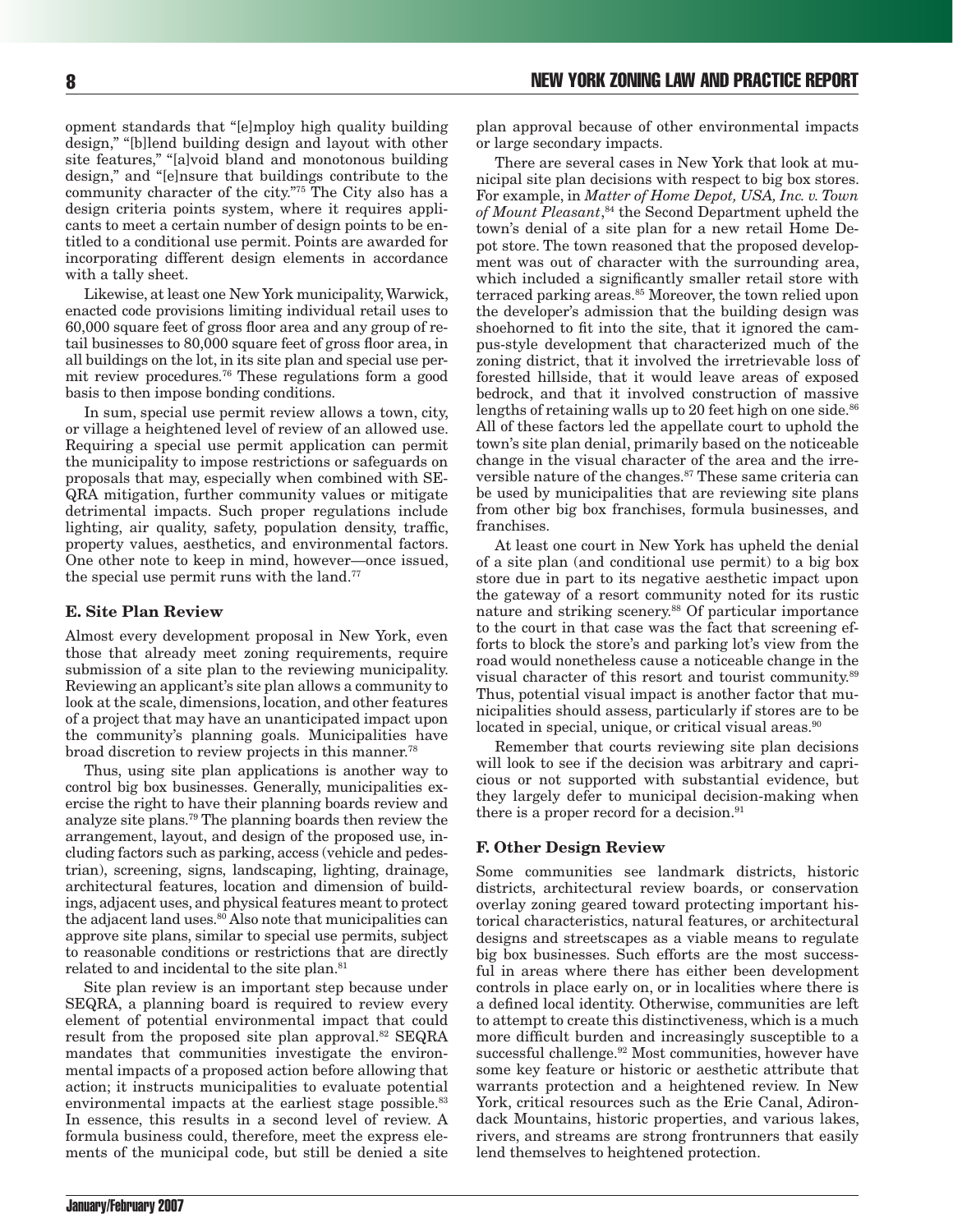One tool that is not frequently used, but has found some success in striking a balance between protection and development is the National Trust For Historic Preservation's working cooperatively with municipalities and chain drugstores in their development, particularly where historically significant structures are involved. It has a collaborative approach for creating win-win situations with such establishments.93 Through its efforts, four of the leading chain drugstores have agreed not to demolish sites individually listed on the National Register of Historic Places, and they have been generally receptive to overtures on plans that offend community values and architecture when the cookie-cutter design is utilized.94 This same type of arrangement could be used with other big box franchises.

Other communities have created architectural or design review boards to take a targeted look at development proposals. Some have gone so far as to impose architectural or design standards that prohibit or limit corporate "prototypes." For example, to protect the character of its downtown area, the city of Hopkins, Minnesota prohibits franchise brands.95 That city defines franchise architecture as a "building design that is trademarked or identified with a particular chain or corporation and is generic in nature."96 Such chain businesses must instead create a unique building that is consistent with downtown.97

Some notable examples of design control come from the Sierra Business Council. It offers design guidelines to encourage development consistent with the historic character of the area for commercial and mixed-use districts containing community-level, site-level, and specific building level uses. Sample site design guidelines show the wide variety of possibilities:

- Encourage zero lot lines in all new buildings and have renovations contribute to the "outdoor public room" created by the row of historic buildings placed on the streetfront.
- Maintain pedestrian streetscape and historic character by moving parking to the rear where possible and off-site with shuttles.
- Integrate plaza areas on vacant sites with good solar exposure to create attractive public gathering spaces. Plan ahead for population increases that will require greater public space to accommodate civic events.
- Encourage outdoor restaurant space, retail areas, and pedestrian amenities such as benches and historic streetlights to bring life to the street.
- Create shared parking plans to manage retail parking during day and more restaurant/theater availability in evening.
- Provide service areas in the rear and/or consolidate among establishments so that services do not conflict with pedestrian use of the storefront.<sup>98</sup>

Another municipality, Georgetown, Colorado, was so concerned with national chain companies and their franchises, that it banned the "use of stock building plans or typical corporate or franchise operation designs" in its design guidelines.99 It found the bright logo colors used over large areas of a building contrast too strongly with the established Georgetown palette, considered the blank exterior walls of such businesses to be bland, out of scale, and too discouraging of pedestrian activity, and noticed that large areas of "featureless stucco" are out of character and not of human scale in its guidelines.<sup>100</sup>

The fear, of course, with particular definitions and regulations is that franchises will discover ways to develop around the definitions, which are construed against the municipality that enacts them. Thus, if a definition or provision is vague, the developer gets the benefit of the doubt. In addition, courts may be hard-pressed to make determinations on what is consistent with an area or out of character. They key, as always, is to have evidence in the record that supports your municipal decision making.

This is particularly true with respect to aesthetic determinations.101 Overall, municipalities must consider whether a proposal may cause an impairment to the character or quality of important historical, archeological, architectural, or aesthetic resources in a neighborhood or community under SEQRA.<sup>102</sup> This includes the potential aesthetic impacts of a project.103

Although a targeted design review may be helpful to your community in reviewing big box projects, decisions made in compliance with SEQRA have a better chance of being upheld when they are properly supported. Also keep in mind that although these corporations flourish on standardization, in some areas they are increasingly mindful of the local customs, policies, and preferences in their siting and development. In fact, some have gone so far as to create regional model alternatives to satisfy community concerns.104

#### **Fighting Back**

Targeted businesses have not, of course, gone quietly into the night. Many of the companies have worked with communities to achieve architectural and aesthetic compromises to meet the demands of the communities. Others have worked through the political process to overturn limiting regulations or decisions; indeed, it is fairly common for large stores to organize and financially support proponents for their proposed operations.105 The regulated businesses have also turned to the courts for relief, particularly in California, mainly raising the constitutional issues of Substantive Due Process, Equal Protection, and violations of the Commerce Clause in seeking to overturn local regulations. These efforts, as detailed in this section, have largely been unsuccessful, suggesting that a properly implemented law and zoning decisions based on a documented record will be upheld.

#### **A. Constitutional Challenges**

Constitutional challenges, usually brought as claims under 42 U.S.C. § 1983 for violation of civil rights, are not often successful in the land use context. As noted by the New York Court of Appeals, "federal courts dismissing section 1983 land-use claims have repeatedly noted that they do not function as zoning boards of appeal, or substitute for state courts interpreting land-use regulations. The point is simply that denial of a permit--even an arbitrary denial redressable by an article 78 or other state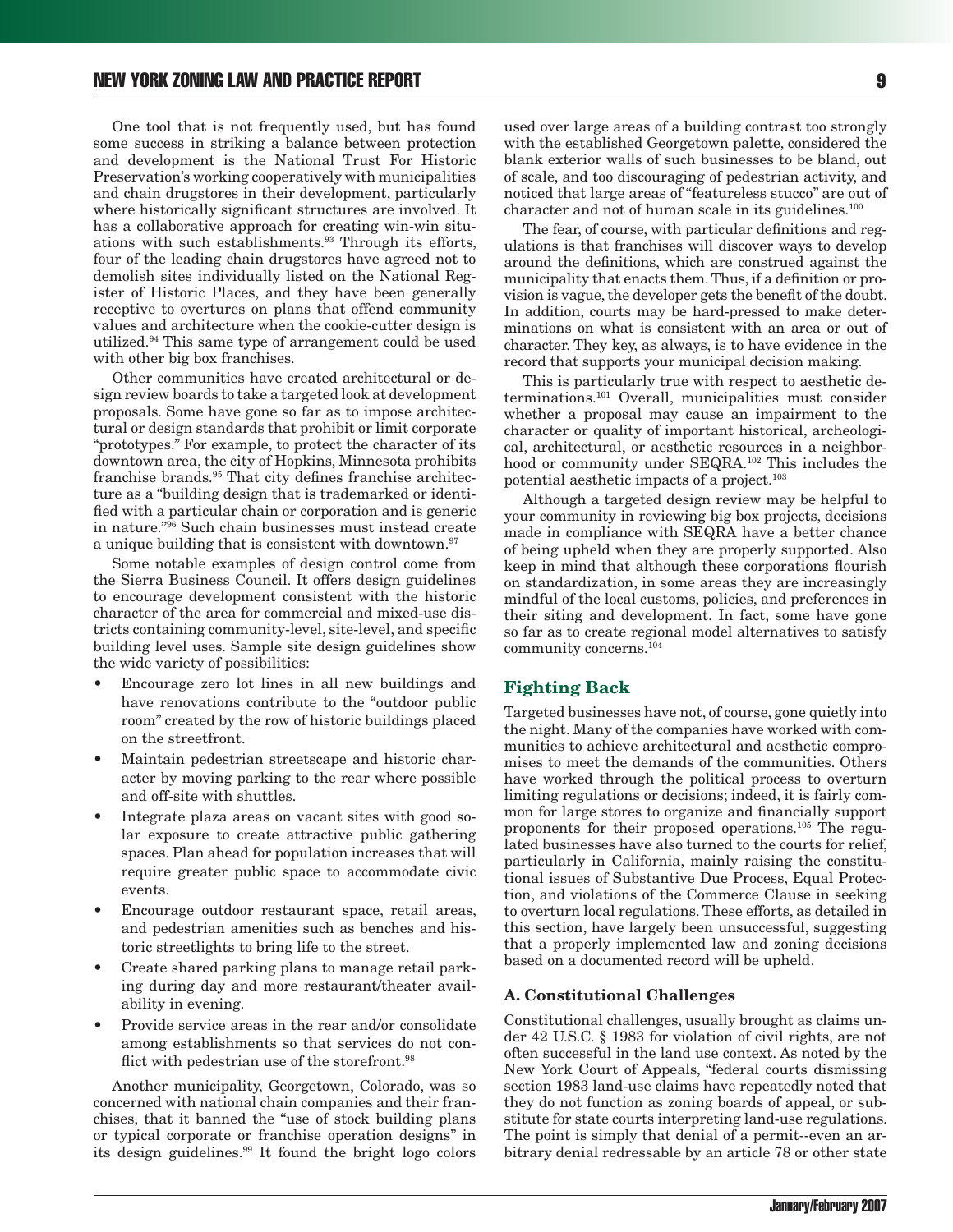law proceeding--is not tantamount to a constitutional violation under 42 U.S.C. § 1983; significantly more is required."106 Nevertheless, violations are possible, although the record on big box and formula business regulation has so far favored the municipality.

#### **1. Substantive Due Process**

A Substantive Due Process Claim asserts that a statutory enactment is void as arbitrary and capricious because it has "substantial relation to the public health, safety, morals, or general welfare."107 Courts apply a two-part test for these claims: "First, claimants must establish a cognizable property interest, meaning a vested property interest, or 'more than a mere expectation or hope to retain the permit and continue their improvements; they must show that pursuant to State or local law, they had a legitimate claim of entitlement to continue construction.' Second, claimants must show that the governmental action was wholly without legal justification."108

For our discussion, the second part is relevant, and should be relatively straightforward to satisfy if the creation of the record discussed in the prior section has preceded the enactment of the statute or denial of the permit. As the Supreme Court has held, "only the most egregious official conduct can be said to be arbitrary in the constitutional sense."109 The issues spotlighted here—traffic, air pollution, blight prevention, preservation of historic properties, and protecting viewsheds are all legitimate state interests. Thus, a statute or land use decision furthering these interests should survive due process attacks.

#### **2. Equal Protection**

The Equal Protection Clause argument arises when an ordinance would prohibit a particular type of business but permit other forms, usually competitors. The challenge is to the classification made by the community. The "Equal Protection Clause of the Fourteenth Amendment commands that no State shall 'deny to any person within its jurisdiction the equal protection of the laws,' which is essentially a direction that all persons similarly situated shall be treated alike."110 When we are talking about the regulation of a franchise or formula business, the local regulation involves social and economic policy, and does not target either a suspect class nor impinge on a fundamental right. Accordingly, the challenges under the Equal Protection Clause are reviewed according to the "rational basis" standard.111 Under the rational basis test, a legislative classification will be upheld when the classification is rationally related to a legitimate state interest or, to put it another way, the legislative classification under rational basis review must be wholly irrational for an Equal Protection violation to occur.

Wal-Mart brought an Equal Protection challenge to a City of Turlock statute that contained very fine distinctions between discount super centers—which it totally banned from the community—and discount stores that are also often quite large boxes.112 The City asserted the law was a valid, rational enactment designed (1) to maintain a neighborhood-level shopping area structure as set forth in the City Plan, including encouragement of pedestrian and bicycle traffic over automobile use; (2) to

avoid increased traffic and related air quality impact and (3) to prevent the blight that the City alleged—based on numerous studies—would occur if a discount superstore was permitted. Noting that each of these was a legitimate state interest, and based on the City Plan and the studies, the court found there was a rational basis for the City to believe the super center ban would advance those interests, and upheld the law, specifically rejecting what it called Wal-Mart's efforts to have the court act as a "super-legislature" by evaluating the wisdom of the ban.113

Not discussed in the Turlock case, but of equal concern, is what would happen to efforts to regulate formula businesses such as McDonald's under an Equal Protection claim? Is McDonald's that different than a locally owned hamburger stand? If the record supports that distinction, the answer is yes. The Turlock case demonstrates that if the record underlying the law demonstrates any valid reason for treating different sized businesses differently, or on limits on certain architecture or formula businesses, it will be upheld. A California Appeals Court has, in fact, turned aside an Equal Protection challenge to a formula business regulation:

The Ordinance's classifications (requiring only Formula Retail businesses to obtain special use permits and adhere to size limitations) are rationally related to a legitimate state interest. As discussed, Coronado has a legitimate interest in seeking to maintain the village ambiance of its commercial district and to ensure the long-term economic viability of the community. It was not irrational for the city council to decide that this objective could best be met by imposing a public permit process and frontage size limitation on "Formula Retail" businesses. The city council could reasonably conclude that this type of store requires special scrutiny because it is more likely to be inconsistent with Coronado's land use goals than would a unique one-of-a-kind business and that such "formula" businesses - by their nature - have a greater potential to conflict with the village atmosphere of the community.<sup>114</sup>

The Coronado challenge was a facial challenge, i.e., asserting that the law was unconstitutional in any situation. Although it rejected this claim, the court warned that an as applied challenge might succeed, if, in fact, the law was used in a discriminatory fashion:

In asserting their equal protection arguments, Property Owners argue that an ordinance that wholly excludes a business from a local jurisdiction or that discriminates against nonresidents in the right to engage in business violates equal protection rights. However, the Ordinance, as written, does not restrict nonresident businesses in these ways. If the city's planning commission and city council in fact implement the Ordinance to per se exclude all nonresident businesses from opening or expanding in Coronado, this would be subject to an as-applied constitutional challenge.<sup>115</sup>

Success in showing disparate treatment among similarly situated persons will not, however, win the day for an Equal Protection claim under the rulings of both the Second Circuit and the New York Court of Appeals. These courts have held that even where similarly situated per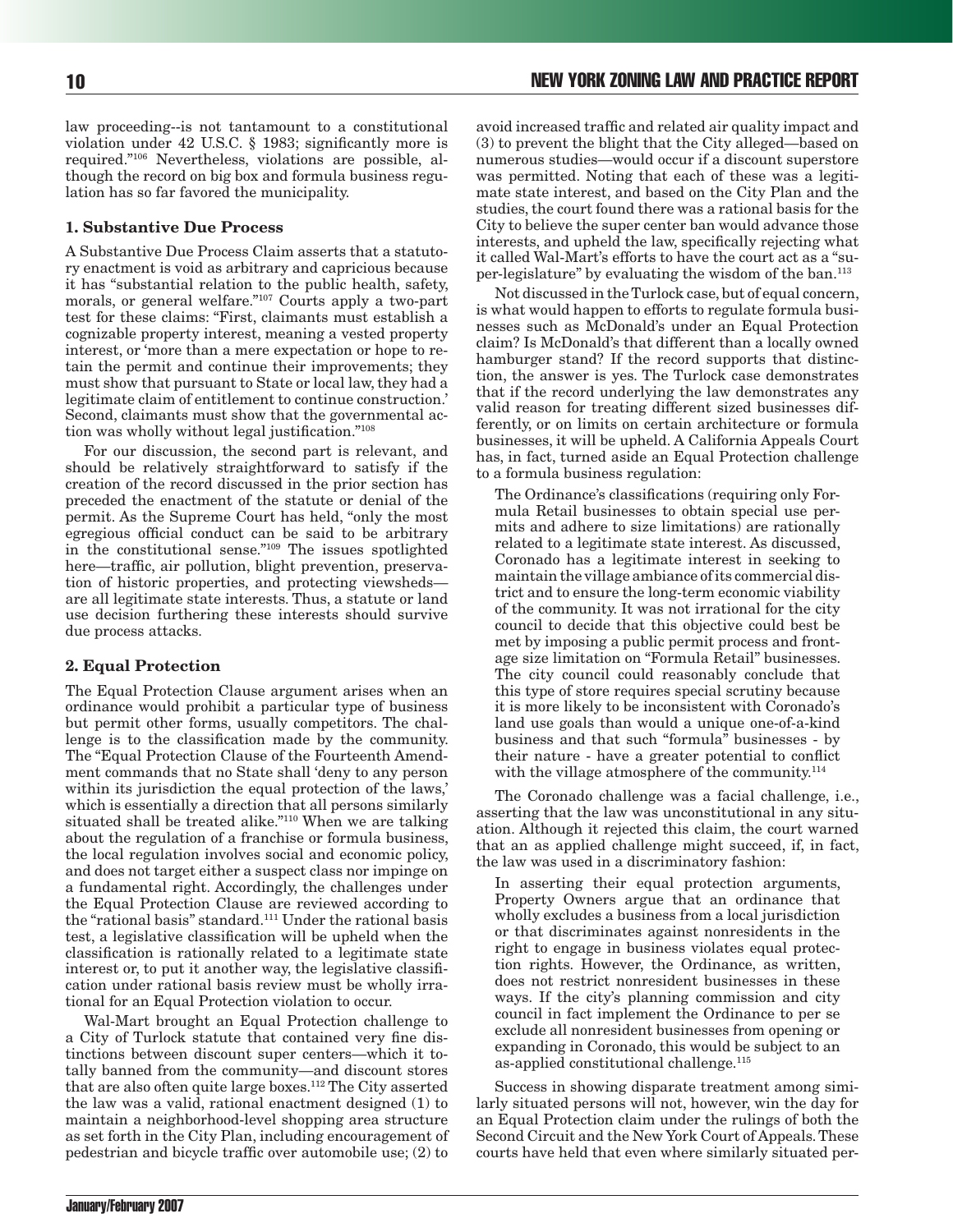sons are treated differently, such improper treatment must have been based on impermissible considerations such as race, religion, intent to inhibit or punish the exercise of constitutional rights, or—and this is the typical claim in land use cases—malicious or bad faith intent to injure a person.<sup>116</sup>

In rejecting a big box store's equal protection claim, the Court of Appeals noted the community's "political" opposition to the high-traffic superstore at the City's border is not the equivalent of the "evil eye and an unequal hand" for constitutional Equal Protection purposes.<sup>117</sup> As stated by the Supreme Court, "it is entirely irrelevant for constitutional purposes whether the conceived reason for the challenged distinction actually motivated the legislature."118 Similarly, the Turlock federal court found allegations of collusion with local business interests irrelevant, because "an improper motive, without more, does not affect constitutional review of legislation."119

#### **3. Dormant Commerce Clause Claims**

Wal-Mart has also sought to upend big box regulation under the Commerce Clause,<sup>120</sup> specifically, the dormant or negative Commerce Clause, which "limits the power of the States to erect barriers against interstate trade" even where Congress has not acted.121 Generally, under the dormant Commerce Clause, a two-part test is employed.122 First, state or local regulations that discriminate on their face against out-of-state entities are almost always deemed per se unconstitutional.123 Discrimination "means differential treatment of in-state and outof-state economic interests that benefits the former and burdens the latter."124 The improper discrimination can take any of three different forms, first, the law may facially discriminate against interstate commerce, second, it may be facially neutral but have a discriminatory purpose, or third, it may be facially neutral but have a discriminatory effect.<sup>125</sup>

Unless the local ordinance is poorly drafted to favor in-state or locally based companies over out-of-state businesses, the ordinance should pass this part of the test.126 For example, the fact that no big box stores could be built under a community-wide store size limit, thereby entirely eliminating companies like K-Mart or Lowes from the community, will not by itself constitute a violation, because in-state and out-of-state interests are treated equally, and the reasons for the law (prevention of traffic impacts, avoiding blight, etc.) are legitimate state interests. The "Commerce Clause protects the interstate market, not particular firms, from prohibitive or burdensome regulations."127

Under the second prong of the test, an ordinance will be evaluated to determine if the burdens it imposes on interstate trade that are "clearly excessive in relation to the putative local benefits."128 In Turlock, the federal court ruled that since all interests were treated equally, there was little impact on interstate commerce, while providing significant local benefits. Thus, the balance clearly favored the local statute.

The Ordinance does not discriminate against interstate commerce because any retailer can locate and do business in Turlock, with any employees or managers, offering any products, except in the legislatively defined discount superstore format.

There is no constitutional right to do business in a retailer's optimally profitable store configuration, if the resulting operation burdens environmental, traffic-pattern, economic-viability, and land-useplanning interests of the host municipality. There is no suggestion any out-of-state retailer cannot successfully do business marketing out-of-state goods in Turlock if it is not permitted to do so as a discount superstore.<sup>129</sup>

The key to the Turlock holding is that all the entities were treated equally and there were legitimate state interests in minimizing traffic and related noise and air pollution impacts, as well as prevention of blight. But what about a Commerce Clause challenge not to a big box prohibition, but to a limit on franchise architecture, where the state interest is more focused on aesthetic concerns, or a total ban on formula businesses in certain areas? The Coronado court also rejected an interstate commerce clause claim, and for the same reason—the law did not discriminate against interstate businesses and, in fact, had little impact on interstate commerce while providing significant local benefits.<sup>130</sup>

#### **4. First Amendment and Lanham Act Claims**

Restrictions on franchise architecture, particularly on limits on signs, have been upheld by the Courts against First Amendment challenges. In Connecticut, a federal district court denied a preliminary injunction that would have restrained a zoning board from enforcing certain zoning regulations on a Gateway computers sign.131 The decision was based on a Lanham Act<sup>132</sup> case brought by a Blockbuster video store in Tempe, Arizona. The Act prohibits states or municipalities from requiring alteration of a registered mark. The Ninth Circuit upheld local restrictions prohibiting the mark altogether, but not a requirement to change the colors of the trademark, stating:

 [A] zoning ordinance may not require a change in a registered mark. A zoning ordinance may, however, preclude the display of a mark, as Tempe did when it precluded Blockbuster from constructing its awning on the exterior of its leased building in the shopping center. Precluding display of a mark for zoning purposes is permissible; requiring alteration of a mark is not.<sup>133</sup>

The Connecticut court, applying an intermediate level of scrutiny because it involved restrictions on commercial speech, denied the injunction. It stated that the regulation was based on aesthetic interests, and while aesthetics were not a compelling state interest, it was still a valid state interest, and therefore sufficient to survive First Amendment review. The lesson here is to be aware of limits based solely on objections to trademarked signs. The McDonald's in Sedona (which is located in the Ninth Circuit) may well have prevailed in litigation rather than compromised the color scheme if the community had no other valid reasons for turning it away.

On the Lanham Act issue, the Second Circuit has been more favorable toward municipal regulation than the Ninth. In Lisa's Party City, Inc. v. Town of Henrietta,134 the Court upheld a statute requiring uniformity in sign colors within a shopping center, even though the plaintiff's registered sign had five colors.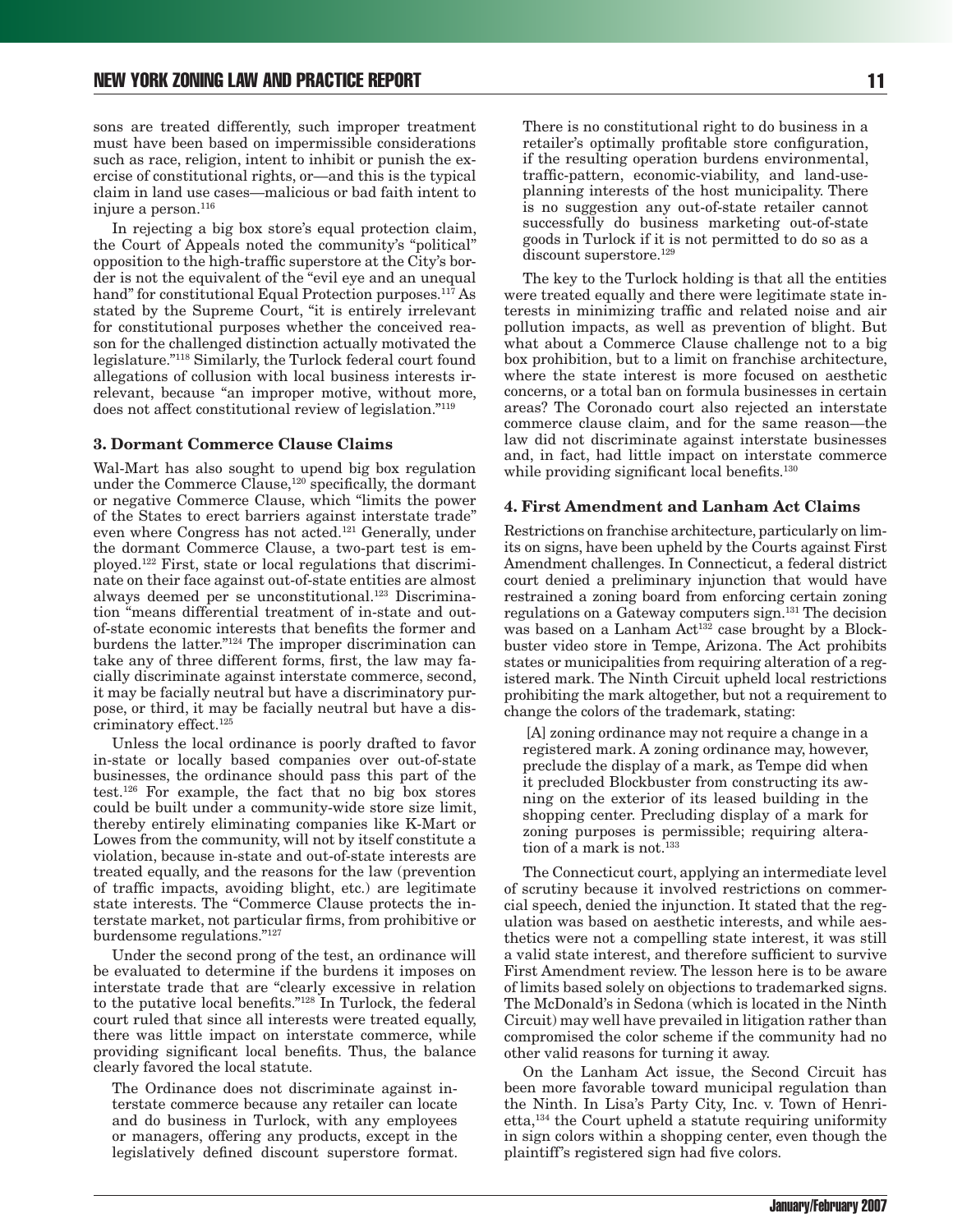Appellants urge a reading of the statute that broadly prohibits a state or local government from restricting or interfering with the display or reproduction of a trademark in any manner that alters its appearance as exhibited in the Certificate of Registration issued by the U.S. Patent and Trademark Office. It is far from clear that the statute sweeps so broadly. It is at least as consistent with the language of the statute to understand it as allowing a local government to restrict businesses in a narrowly circumscribed location from using exterior signs in any color other than red. Such regulation does not compel a businesses to alter their trademark, since they remain free to use their trademarks without alteration in every manifestation other than the exterior sign at the covered location - on letterhead, leaflets, billboards, magazines, newspapers, television and Internet advertising, point-of-sale displays inside the store, and external signs at other locations. Under this narrower construction of § 1121(b), a restriction on external signs in a narrowly circumscribed locality would not come within the statute's prohibition on requiring businesses to alter their trademarks.<sup>135</sup>

The Second Circuit noted that

appellant's position would leave localities powerless to control the color, design elements, or character of outdoor signs. It is difficult to imagine why Congress would have wished to require localities seeking to protect aesthetic harmony to employ such broad measures as forbidding signs altogether or drastically limiting their size, rather than narrower measures such as requiring color conformity or consistent design elements.136

## **B. Other State Claims**

Donnelly Act. A federal court has rejected a claim that a ban on large supermarkets allegedly made at the request of existing supermarkets violates New York's Donnelly Act, Section 340 of the New York State General Business Law.137 Patterned after the federal anti-trust laws, the "Donnelly Act makes illegal and void any contract, arrangement or agreement that restrains competition in any business, or unlawfully interferes with the free exercise of any activity in the conduct of any business."138 Although the plaintiff there asserted that the town had conspired with existing local retailers, the court held "plaintiff alleges no fact to suggest that the Superstore Law was the product of a conspiracy or reciprocal arrangement, as opposed to a unilateral act by the Town that may have inured to the benefit of existing retailers."139

# **Conclusion**

In these days of seeming endless sprawl and the inability to retain local identity, municipalities can take steps to regulate the size, shape, and appearance of those doing business in their community. If properly investigated, supported, and enacted, local regulations can deal with many of the potential negative impacts of these businesses while preserving the benefits.

#### **NOTES**

- 1. Terry Schwartz, Defending Regional Identity: Strategies for Reshaping Franchise Architecture at 10 (May 26, 2004)(hereinafter "Schwartz, Defending Regional Identity" available at <http://www.uic.edu/cuppa/cityfutures/papers/webpapers/cityfuturespapers/session5\_ 1/5\_1defendingregional.pdf>.
- 2. Schwartz, Defending Regional Identity, at 18-19.
- 3. See <http://www.walmartfacts.com/PhotoGallery/default.aspx?id=3>.
- 4. City of Chicago v. Netcher, 183 Ill. 104, 108, 55 N.E. 707 (1899) (striking the ordinances both as a violation of the owner's constitutional rights and as beyond the legitimate police powers of the City).
- 5. Richard C. Schragger, The Anti-Chain Store Movement, Localist Ideology, and the Remnants of the Progressive Constitution, 1920-1940, 90 Iowa L. Rev. 1011, 1013 (2005) (internal citations omitted).
- 6. See, e.g., George Lefcoe, The Regulation of Superstores: The Legality of Zoning Ordinances Emerging from the Skirmishes Between Wal-Mart and the United Food and Commercial Workers, 58 Ark. L. Rev. 833 (2006) (hereinafter "Lefcoe").
- 7. See, e.g., Village of Euclid, Ohio v. Ambler Realty Co., 272 U.S. 365, 392, 47 S. Ct. 114, 71 L. Ed. 303, 4 Ohio L. Abs. 816, 54 A.L.R. 1016 (1926). In New York, municipal power to enact zoning was upheld as early as 1920, Lincoln Trust Co. v. Williams Bldg. Corporation, 229 N.Y. 313, 128 N.E. 209 (1920). See Salkin, 1 New York Zoning Law and Practice, §§ 5.02 to 5.08 (4th ed.).
- 8. Lefcoe, at 861-66.
- 9. Dexter v. Town Bd. of Town of Gates, 36 N.Y.2d 102, 105, 365 N.Y.S.2d 506, 507, 324 N.E.2d 870 (1975).
- 10. San Diego to Ban Wal-Mart Supercenters, USA Today, Nov. 29, 2006, available at <http://www.usatoday.com/ money/industries/retail/2006-11-29-wal-mart-san-diego\_x.htm> ("Opponents said the mega-retailer provides jobs and low prices and that a ban would limit consumer choice.").
- 11. See, e.g., Delhi, CA. City Officials Laying Groundwork for Wal-Mart Sprawl, May 1, 2005, at <http://www. sprawl-busters.com/search.php?readstory=1820>, detailing an effort to place a Wal-Mart in the local community to recover sales tax revenue lost to other counties.
- 12. Public Law Research Institute at Hastings College of the Law, California Responses to Supercenter Development: A Survey of Ordinances, Cases and Elections, at 55-56, Spring 2004 (herinafter "California Supercenter Study"), citing, Larry Werner, Big box paradox, Star Tribune (Minneapolis), Mar. 2, 2003, available at <http:// www.startribune.com/stories/418/3725697.html>.
- 13. See, e.g., Wal-Mart Stores Inc. v. Planning Bd. of Town of North Elba, 238 A.D.2d 93, 668 N.Y.S.2d 774, 776-777 (3d Dep't 1998) (describing studies showing increases in downtown vacancies if Wal-Mart was permitted); East Coast Development Co. v. Kay, 174 Misc. 2d 430, 667 N.Y.S.2d 182, 185-187 (Sup 1996) (discussing visual impact of Wal-Mart store and parking lot on State Park). See also, Wal-Mart Stores, Inc. v. City of Turlock, 2006 WL 1875446 (E.D. Cal. 2006) (listing a number of studies that show the traffic and related air pollution is greater from a discount superstore than the traffic impact of a supermarket, a discount club, or a discount store and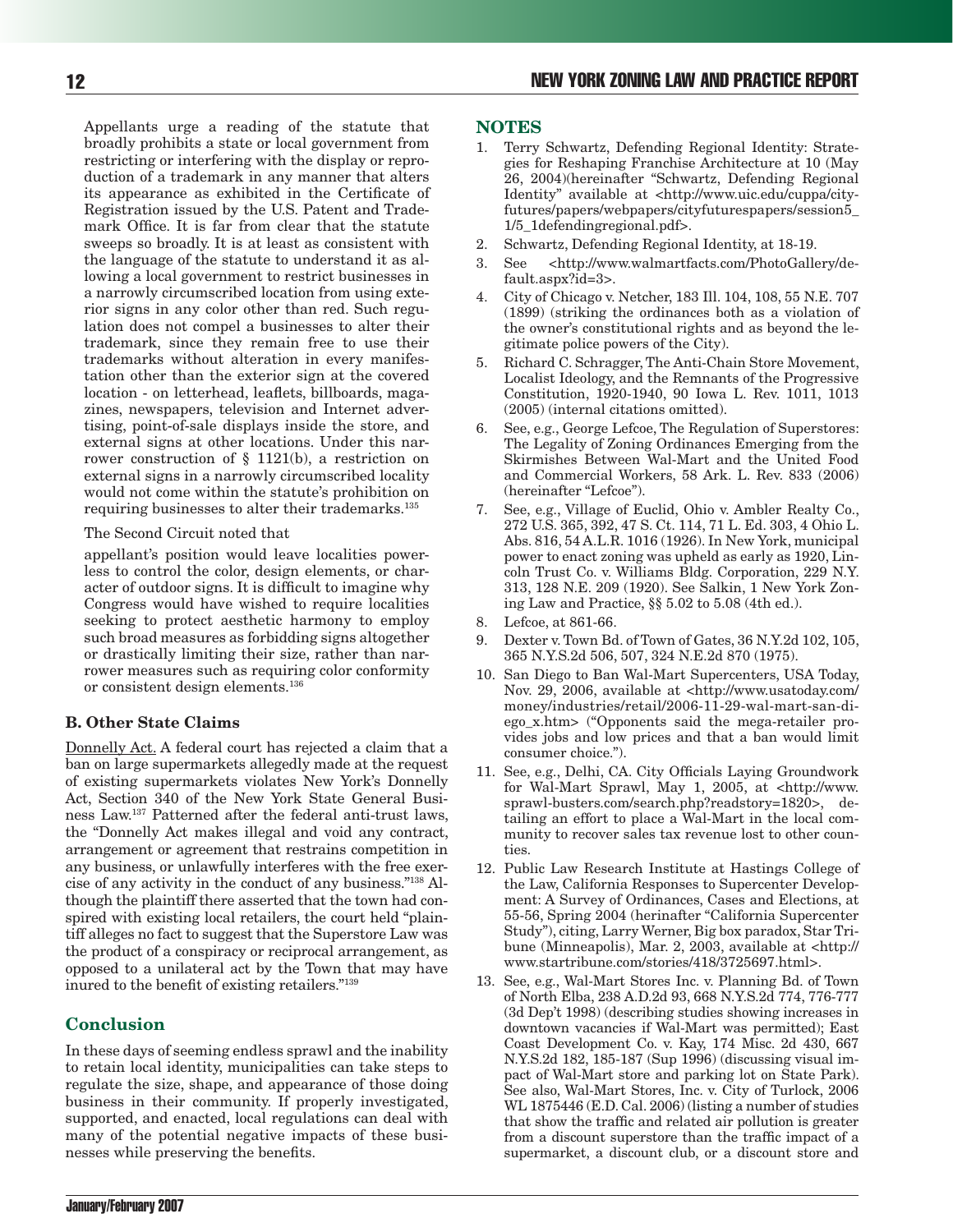that discount superstores cause blight through loss of business in other parts of the community).

- 14. Schwartz, Defending Regional Identity, at 3.
- 15. Sumner, Wash., Substitute Ordinance No. 2088, § 8, at 8, amending City of Sumner Urban Design Concept Plan and Design and Development Guidelines.
- 16. Nordlinger v. Hahn, 505 U.S. 1, 13, 112 S. Ct. 2326, 2333,120 L. Ed. 2d 1 (1992).
- 17. N.Y. Town Law Art. 16 (McKinney 2006); N.Y. Vill Law. Art. 7 (McKinney 2006); N.Y. Gen. City Law § 20(25) (McKinney 2006).
- 18. N.Y. Mun. Home Rule Law § 10 (McKinney 2006).
- 19. N.Y. Mun. Home Rule Law  $\S 10(1)(ii(a)(11)$  (McKinney 2006).
- 20. N.Y. Gen. Mun. Law § 96-a (McKinney 2006).
- 21. City of Chicago v. Netcher, 183 Ill. 104, 108, 55 N.E. 707 (1899).
- 22. Gernatt Asphalt Products, Inc. v. Town of Sardinia, 87 N.Y.2d 668, 683-684, 642 N.Y.S.2d 164, 173, 664 N.E.2d 1226 (1996).
- 23. Columbia University Graduate School of Architecture, Planning and Preservation, A Vision for New Rochelle: Plan for Revitalizing the City Park Neighborhood, at 47, May 2001, available at <http://www.columbia.edu/ itc/architecture/bass/newrochelle/report/index.html>.
- 24. California Supercenter Study, at 8 (citations omitted).
- 25. Bob Egelko, Top court turns down Wal-Mart -- cities can ban big-box stores. Justices decline to take up appeal of Turlock ordinance, San Francisco Chronicle, July 13, 2006, at B-2, available at <http://www.sfgate.com/ cgi-bin/article.cgi?f=/c/a/2006/07/13/BAG45JU7PR1. DTL>. Wal-Mart unsuccessfully sued Turlock in both federal and state courts, Wal-Mart Stores, Inc. v. City of Turlock, 2006 WL 1875446 (E.D. Cal. 2006) (rejecting constitutional claims to ban of supercenters); Wal-Mart Stores, Inc. v. City of Turlock, 138 Cal. App. 4th 273, 41 Cal. Rptr. 3d 420 (5th Dist. 2006), review denied, (July 12, 2006) (rejecting state environmental and police power claims).
- 26. Turlock, Cal. Municipal Code, §§ 9-1-202(cd)(2) and 9-3- 302.
- 27. Turlock, Cal. Municipal Code, §§ 9-1-202(cd)(2).
- 28. Wal-Mart Stores, Inc., 41 Cal. Rptr.3d 420.
- 29. San Diego to Ban Wal-Mart Supercenters (visited December 18, 2006)<http://www.jonesreport.com/articles/291106\_ban\_wal\_mart.html>. As of this writing, the ordinance was still going through the local review process and was subject to possible veto and, if vetoed, council override.
- 30. C&K Real Estate, LLC v. Guilford Planning and Zoning Com'n, 2003 WL 21384646 (Conn. Super. Ct. 2003).
- 31. The Hometown Advantage, Retail Business Size Cap - North Elba, NY (visited November 30, 2006)<http:// www.newrules.org/retail/elba.html>.
- 32. Thanks to James Morganson, Code Enforcement Officer for North Elba, for his input.
- 33. Elmer Ploetz, Wal-Mart Drops Millersport Plans, The Buffalo News, available at <http://www.buffalonews. com/editorial/20061216/1063924.asp?PFVer=Story>.
- 34. Berman v. Parker, 348 U.S. 26, 33, 75 S. Ct. 98, 102-3, 99 L. Ed. 27, 38 (1954).
- 35. Modjeska Sign Studios, Inc. v. Berle, 43 N.Y.2d 468, 478, 402 N.Y.S.2d 359, 366, 373 N.E.2d 255 (1977). See also People v. Stover, 12 N.Y.2d 462, 240 N.Y.S.2d 734, 191 N.E.2d 272 (1963).
- 36. Asheboro, N.C., Code art. 200a, Central City Planning Area, § 3.4 (2006), at 3, available at  $\langle \text{http://www.} \rangle$ ci.asheboro.nc.us/Zoning/Article\_200A\_2\_9\_06.pdf>.
- 37. Coronado, Cal. Mun. Code, § 86.04.682.
- 38. Port Townsend, Wash., § 17.54.010 (2005).
- 39. Port Townsend, Wash., § 17.54.030(A) (2005).
- 40. Portland Me., City Code ch. 14 (Land Use), art. 111, div. 19.7, (the "Portland Maine Code"), available at <http:// www.newrules.org/retail/portland.html>.
- 41. Port Jefferson, N.Y., § 250-9 (2000), available at <http:// www.e-codes.generalcode.com>.
- 42. Port Jefferson, N.Y., §§ 250-18(H), 250-19(B)(2), and 250-22(H) (2000).
- 43. The New Rules Project Website, http://www.newrules. org/retail/formula.html.
- 44. Gernatt, 87 N.Y.2d at 684, citing, Khan v. Zoning Bd. of Appeals of Village of Irvington, 87 N.Y.2d 344, 639 N.Y.S.2d 302, 662 N.E.2d 782 (1996); Rodgers v. Village of Tarrytown, 302 N.Y. 115, 121, 96 N.E.2d 731 (1951).
- 45. Bonnie Briar Syndicate, Inc. v. Town of Mamaroneck, 94 N.Y.2d 96, 105, 699 N.Y.S.2d 721, 724, 721 N.E.2d 971 (1999), quoting Agins v. City of Tiburon, 447 U.S. 255, 260, 100 S. Ct. 2138, 2141, 65 L. Ed. 2d 106 (1980) (abrogated by, Lingle v. Chevron U.S.A. Inc., 544 U.S. 528, 125 S. Ct. 2074, 161 L. Ed. 2d 876 (2005)).
- 46. N.Y. Gen. City Law §§ 20(25), 28-a (McKinney 2006); N.Y. Town Law §§ 263, 272-a (McKinney 2006); N.Y. Village Law §§ 7-704, 7-722 (McKinney 2006).
- 47. Asian Americans for Equality v. Koch, 72 N.Y.2d 121, 531 N.Y.S.2d 782, 787, 527 N.E.2d 265 (1988) ("The requirement of a comprehensive or well-considered plan not only insures that local authorities act for the benefit of the community as a whole but protects individuals from arbitrary restrictions on the use of their land.") (citation omitted).
- 48. Skaneateles, N.Y., Town and Village of Skaneateles Joint Comprehensive Plan (July 11, 2005) (available at <http://townofskaneateles.com/infoLibrary.shtml>).
- 49. Warwick, N.Y., Comprehensive Plan, 3.4 (1999), available at <http://www.greenplan.org/id6.htm>; see also, Warwick, N.Y., Zoning Code, § 164-11(L) (2002).
- 50. Portland, Me. City Code.
- 51. Winslow, Wash. [former name of Bainbridge] Ordinance No. 89-28 ("the City of Winslow, Washington, now finds that formula take-out food restaurants represent a type of business that is automobile-oriented . . . that expansion in number of such establishments should be disallowed entirely in order to establish at this time, an optimal mix of pedestrian-oriented and other kinds commercial and retail establishments"), available at <http://www.newrules.org/retail/bainbridge.html>. Similar arguments have been made to ban drive-thru establishments in village-type or pedestrian-friendly areas.
- 52. Francis Development and Management Co., Inc. v. Town of Clarence, 306 A.D.2d 880, 761 N.Y.S.2d 760 (4th Dep't 2003).
- 53. Francis Development and Management Co., 761 N.Y.S.2d at 761.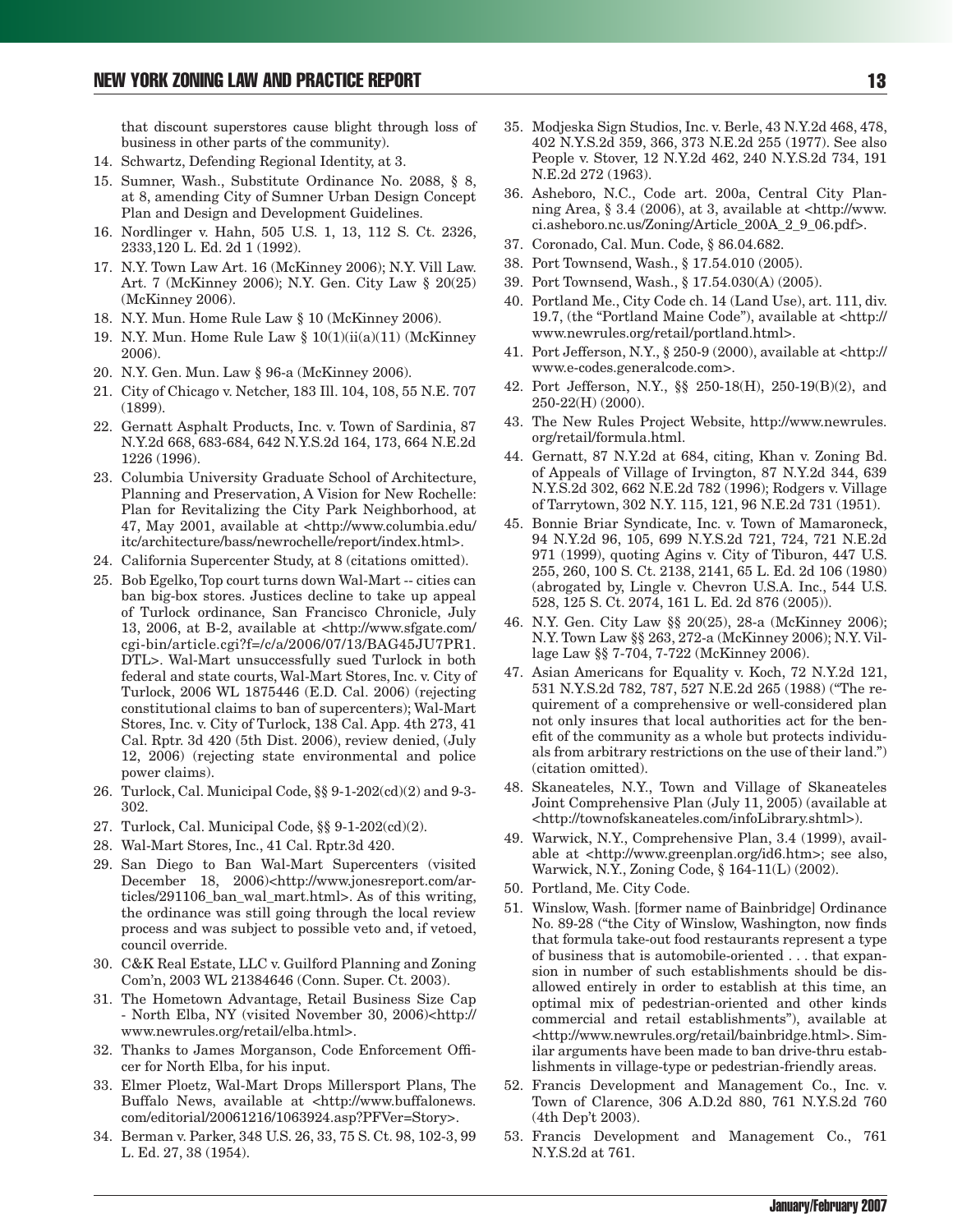- 54. Francis Development and Management Co., 761 N.Y.S.2d at 761.
- 55. Asian Americans, 531 N.Y.S.2d at 787.
- 56. Chinese Staff and Workers Ass'n v. City of New York, 68 N.Y.2d 359, 366, 509 N.Y.S.2d 499, 503, 502 N.E.2d 176 (1986)(citations and footnotes omitted) (emphasis added).
- 57. Matter of Wal-Mart Stores, Inc., 668 N.Y.S.2d at 777.
- 58. North Shore Steak House, Inc. v. Board of Appeals of Incorporated Village of Thomaston, 30 N.Y.2d 238, 331 N.Y.S.2d 645, 649, 282 N.E.2d 606 (1972).
- 59. N.Y. Gen. City Law § 27-b(4) (McKinney 2006); N.Y. Town Law § 274-b(4) (McKinney 2006); N.Y. Village Law § 7-725-b(4) (McKinney 2006).
- 60. North Shore Steak House, Inc., 331 N.Y.S.2d at 649.
- 61. N.Y. Gen. City Law § 27-b(4) (McKinney 2006); N.Y. Town Law § 274-b(4) (McKinney 2006); N.Y. Village Law § 7-725-b(4) (McKinney 2006); North Shore Steakhouse, Inc., 331 N.Y.S.2d at 649.
- 62. Texaco Refining & Marketing, Inc. v. Valente, 174 A.D.2d 674, 571 N.Y.S.2d 328, 330 (2d Dep't 1991); see Lemir Realty Corp. v. Larkin, 11 N.Y.2d 20, 226 N.Y.S.2d 374, 378, 181 N.E.2d 407 (1962).
- 63. See e.g., Penny Arcade, Inc. v. Town Bd. of Town of Oyster Bay, 75 A.D.2d 620, 427 N.Y.S.2d 52 (2d Dep't 1980); see also, Metro Enviro Transfer, LLC v. Village of Croton-on-Hudson, 5 N.Y.3d 236, 800 N.Y.S.2d 535, 833 N.E.2d 1210 (2005) (upholding decision to not renew solid waste special use permit based on potential harmful effects).
- 64. N.Y. Gen. City Law § 27-b(4) (McKinney 2006); N.Y. Town Law  $\S 274-b(4)$  (McKinney 2006); N.Y. Village Law § 7-725-b(4) (McKinney 2006).
- 65. N.Y. Gen. City Law § 27-b(4) (McKinney 2006); N.Y. Town Law  $\S 274-b(4)$  (McKinney 2006); N.Y. Village Law § 7-725-b(4) (McKinney 2006); St. Onge v. Donovan, 71 N.Y.2d 507, 527 N.Y.S.2d 721, 522 N.E.2d 1019 (1988).
- 66. St. Onge, 527 N.Y.S.2d at 724 (upholding condition regarding number of vehicles outside during working hours but striking condition requiring phase-out at different location; Town of Huntington v. Sudano, 42 A.D.2d 791, 346 N.Y.S.2d 582, 583-584 (2d Dep't 1973), order aff'd, 35 N.Y.2d 796, 362 N.Y.S.2d 459, 321 N.E.2d 549 (1974) (upholding limitation on number of dogs allowed in kennel but striking condition that limited dogs to those trained for use with the blind); Louhal Properties, Inc. v. Strada, 191 Misc. 2d 746, 743 N.Y.S.2d 810 (Sup 2002), aff'd and remanded, 307 A.D.2d 1029, 763 N.Y.S.2d 773 (2d Dep't 2003) (village could not use zoning law to regulate hours of operation).
- 67. N.Y. Gen. City Law § 27-b(2) (McKinney 2006); N.Y. Town Law § 274-b(2) (McKinney 2006); N.Y. Village Law § 7-725-b(2) (McKinney 2006).
- 68. Oakdale, Cal., City Codes § 36-23.35(R), available at <http://www.ci.oakdale.ca.us>; see also The Hometown Advantage, Preventing Vacant Boxes.
- 69. Oakdale, Cal., City Codes § 36-23.35(R); see also The Hometown Advantage, Preventing Vacant Boxes.
- 70. Peachtree, Ga., Code Of Ordinances; see also, The Hometown Advantage, Preventing Vacant Boxes.
- 71. Bozeman, Mont., Ordinances, available at <http://www. bozeman.net/WebLink7/DocView.aspx?id+3760>; see

also The Hometown Advantage, Preventing Vacant Boxes.

- 72. Peachtree, Ga., Code Of Ordinances; see also, The Hometown Advantage, Preventing Vacant Boxes.
- 73. Peachtree, Ga., Code Of Ordinances, available at <http://peachtree-city.org>; see also, The Hometown Advantage, Preventing Vacant Boxes.
- 74. Bozeman, Mont., Ordinances, available at <http://www. bozeman.net/WebLink7/DocView.aspx?id+3760>; see also The Hometown Advantage, Preventing Vacant Boxes.
- 75. Asheville, N.C. City Ordinance, §§ 7-16-2(b)(10) and 7-  $16-2(d)(10)(a)(1-4)$ .
- 76. Warwick, N.Y., Zoning Code, § 164-46(J)(48 and 49) (2002), available at <http://www.e-codes.generalcode. com>.
- 77. Dexter v. Town Bd. of Town of Gates, 36 N.Y.2d 102, 365 N.Y.S.2d 506, 508, 324 N.E.2d 870 (1975).
- 78. N.Y. Gen. City Law § 27-a (McKinney 2006); N.Y. Town Law § 274-a(2)(a) (McKinney 2006); N.Y. Village Law § 7-725-a(2)(a) (McKinney 2006).
- 79. N.Y. Gen. City Law § 27-a(2)(a) (McKinney 2006); N.Y. Town Law § 274-a(2)(a) (McKinney 2006); N.Y. Village Law § 7-725-a(2)(a) (McKinney 2006).
- 80. N.Y. Gen. City Law § 27-a(2)(a) (McKinney 2006); N.Y. Town Law § 274-a(2)(a) (McKinney 2006); N.Y. Village Law  $\frac{6}{9}$  7-725-a(2)(a) (McKinney 2006).
- 81. N.Y. Gen. City Law § 27-a(4) (McKinney 2006); N.Y. Town Law  $§ 274-a(4)$  (McKinney 2006); N.Y. Village Law § 7-725-a(4) (McKinney 2006).
- 82. Di Veronica v. Arsenault, 124 A.D.2d 442, 507 N.Y.S.2d 541, 543-44 (3d Dep't 1986) (holding that compliance with SEQRA is required before decision on site plan can be made).
- 83. N.Y. Envtl. Conserv. Law § 8-0109(4) (McKinney 2006).
- 84. Home Depot, USA, Inc. v. Town of Mount Pleasant, 293 A.D.2d 677, 741 N.Y.S.2d 274 (2d Dep't 2002).
- 85. Home Depot, 741 N.Y.S.2d at 275.
- 86. Home Depot, 741 N.Y.S.2d at 275.
- 87. Home Depot, 741 N.Y.S.2d at 276.
- 88. Wal-Mart Stores, Inc., 668 N.Y.S.2d at 776-77.
- 89. Wal-Mart Stores, Inc., 668 N.Y.S.2d at 777.
- 90. See also, East Coast Development Co., 667 N.Y.S.2d at 185-87 (holding visual impact of Wal-Mart store and parking lot on State Park warranted denial of site plan application).
- 91. Jackson v. New York State Urban Development Corp., 67 N.Y.2d 400, 503 N.Y.S.2d 298, 304-305, 494 N.E.2d 429 (1986).
- 92. Schwartz, Defending Regional Identity.
- 93. The National Trust for Historic Preservation (visited December 20, 2006) <http://www.nationaltrust.org>.
- 94. The National Trust for Historic Preservation.
- 95. Hopkins, Minn., Downtown Design Guidelines (2006), available at <http://www.hopkinsmn.com/planning/design.html>.
- 96. Hopkins, Minn., Downtown Design Guidelines (2006).
- 97. Hopkins, Minn., Downtown Design Guidelines (2006).
- 98. Sierra Business Council, Building Vibrant Sierra Communities: A Commercial And Mixed Use Handbook,